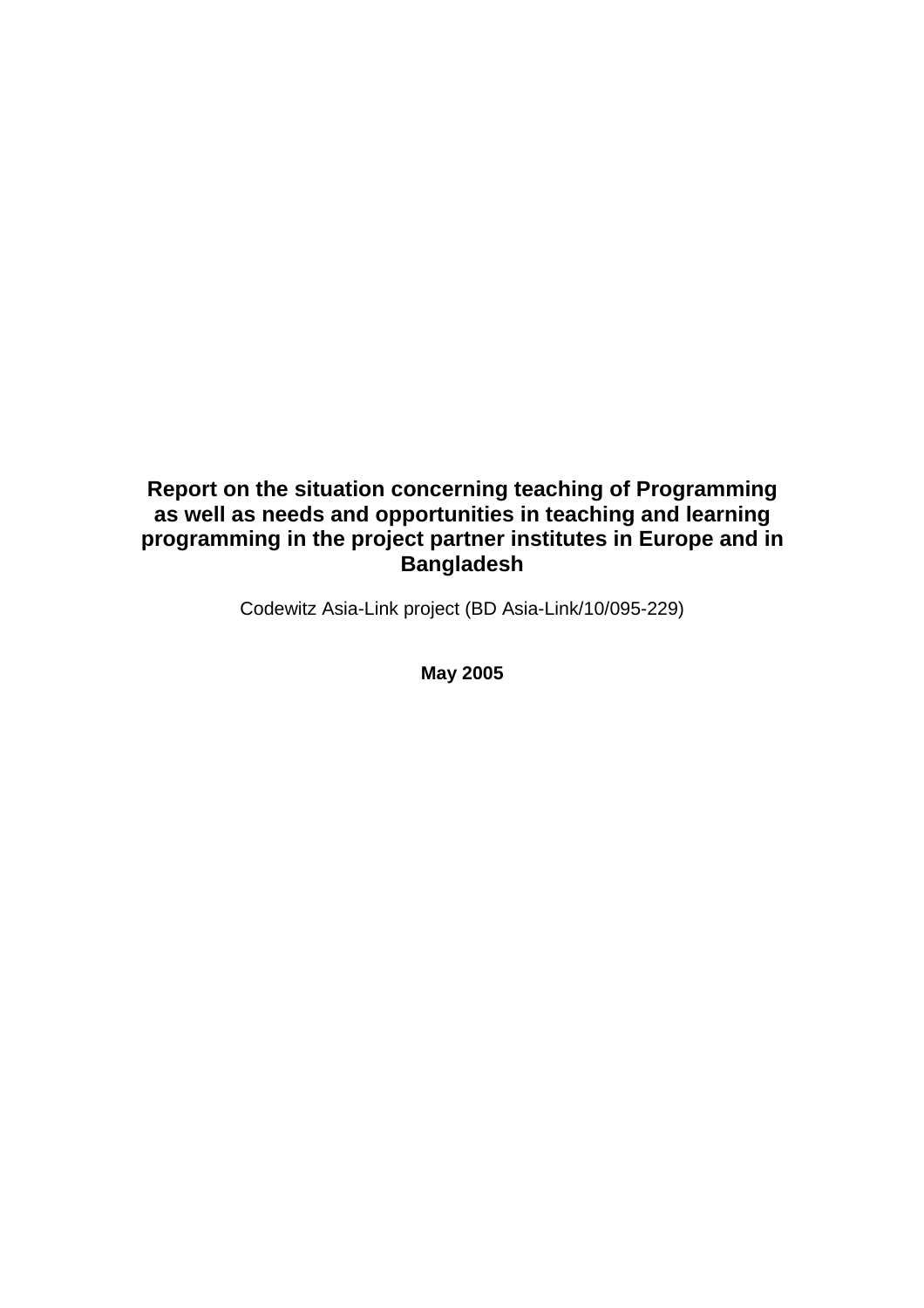#### **TABLE OF CONTENTS**

#### 1) **INTRODUCTION and brief summary** 3

#### **2) EUROPEAN PROJECT PARTNERS VISIT PARTNER INSTITUTES IN BANGLADESH**

2.1. Visit of Mr. Kujansuu from Tampere Polytechnic to Shahjalal University of Science and Technology in Sylhet, Bangladesh 13.-17.3.2005

| 2.1.1. Visit programme           |  |
|----------------------------------|--|
| 2.1.2. Description of activities |  |
| 2.1.3. Report on the visit       |  |

2.2. Visit of Dr. Wladimir Bodrow from University of Applied Sciences Berlin (FHTW Berlin) to Bangladesh University of Engineering and Technology (BUET), Bangladesh 13.-17.3.2005 2.2.1. Report on the visit 8

### **3) BANGLADESH PROJECT PARTNERS VISIT PARTNER INSTITUTES IN EUROPE**

3.1. Visit of Dr. Md. Jobair bin Alam from Bangladesh University of Engineering and Technology (BUET), to FHTW Berlin in Germany and to Tampere Polytechnic in Finland

| 3.1.1. Visit programme       |    |
|------------------------------|----|
| 3.1.2. Reports on the visits |    |
| <b>FHTW Berlin</b>           | 10 |
| Tampere Polytechnic          | 15 |
| Comparison                   | 18 |

3.2. Visit of Mr. Mohammed Jahirul Islam from Shahjalal University of Science and Technology (SUST) to FHTW Berlin in Germany and to Tampere Polytechnic in Finland

| 3.2.1. Visit programme           | 19 |
|----------------------------------|----|
| 3.2.2. Description of activities |    |
| Berlin                           | 19 |
| Tampere                          | 20 |
| 3.2.3. Reports on the visit      |    |
| <b>FHTW Berlin</b>               | 21 |
| Tampere Polytechnic              | 23 |
|                                  |    |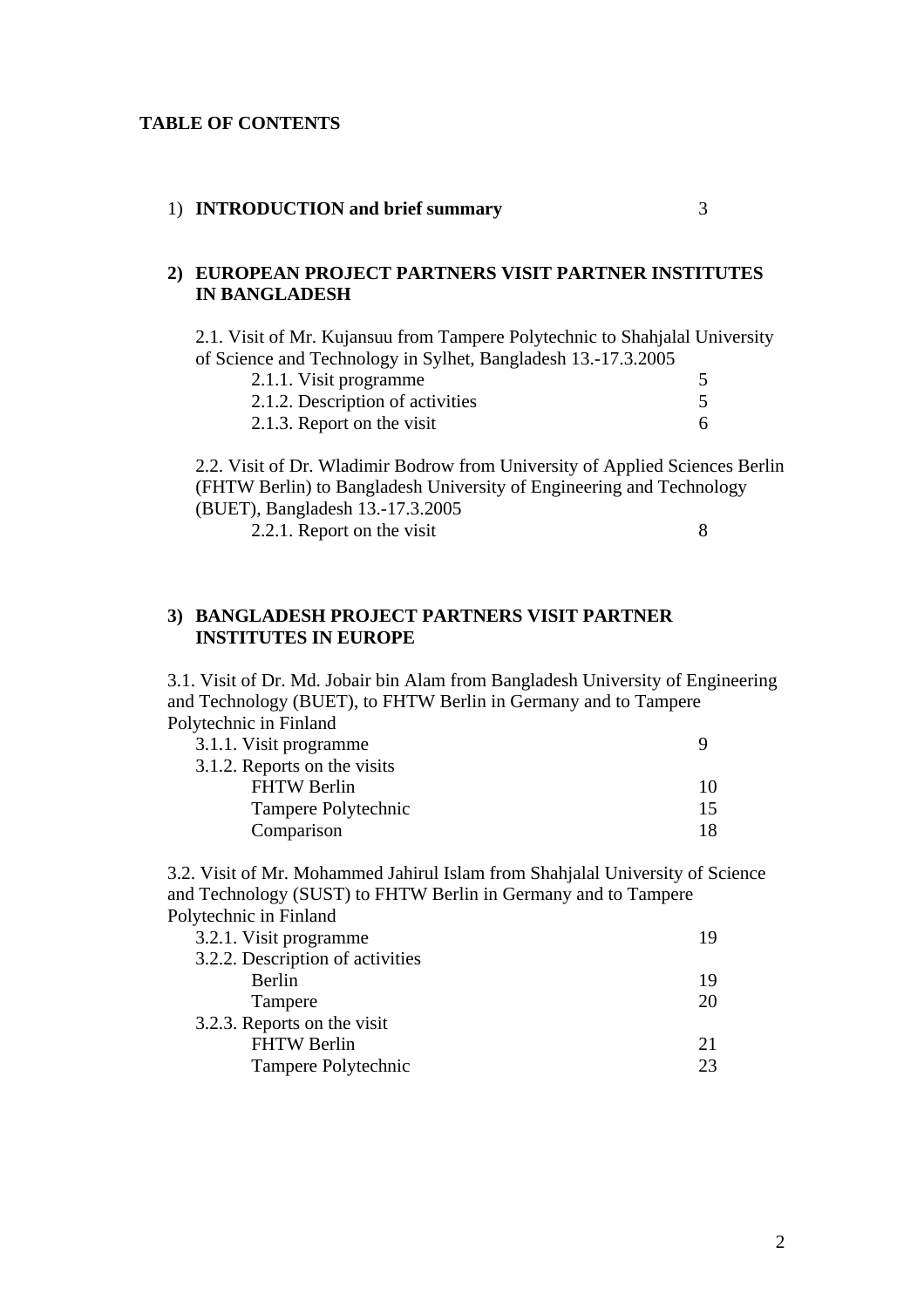# **1. INTRODUCTION and brief summary**

In the framework of the Codewitz Asia-Link project (BD Asia-Link/10/095-229), brief teacher exchanges were organized between the European and Asian project partners in order to familiarize with the teaching of programming in the partner institution. The aim of these visits was to describe the situation as well as find the similarities and differences there might exist in teaching practically the same subjects. In the following pages are gathered the reports of these visits with the visit programme as well as with the evaluation on similarities, differences and possible improvement proposals.

The persons taking part in the visits and writing the reports were:

- Mr. Esa Kujansuu (Tampere Polytechnic, Finland) to SUST, Sylhet, Bangladesh 13.-17.3.2005
- Dr. Wladimir Bodrow (FHTW Berlin, Germany) to BUET, Dhaka, Bangladesh 13.-17.3.2005
- Dr. Jobair bin Alam (BUET, Bangladesh) to FHTW Berlin and to Tampere Polytechnic 15.-24.4.2005
- Mr. Mohammed Jahirul Islam (SUST, Bangladesh) to FHTW Berlin and to Tampere Polytechnic 16.-24.4.2005

One of the overall notions from the reports is, that the teaching of Programming does not differ significantly, even though the project partner countries are very different. The teaching has great similarities concerning the organization, curriculum and pedagogical sides. Especially the difficulties, which the students encounter in learning Programming proved to be very similar in all countries. Nevertheless, also differences were found, the biggest differences being the following:

1) Group sizes are bigger in Bangladesh partner institutes than in European partner institites in the lessons as well as in the laboratory classes. This causes that a teacher has less time per student. Furthermore, in Bangladesh students might need to share one computer between two students in the laboratory classes, whereas in Europe each student has own computer and is mainly expected to solve the tasks individually. On the other hand, the students in Bangladesh seem to be more active and participant during the lessons than at least in Finland.

- 2) In Bangladesh, the universities might not have fast internet connection nor sufficient amount of computers available for students to work also after the lessons with computers. Especially the difference regarding the fast internet connection between the European and Asian partner institutions is significant. If fast internet connection and access to computers is lacking, it has a direct impact on the possibility to use eLearning materials as part of the courses.
- 3) In the universities of applied science in Europe, practical placement is compulsory for the students. In Bangladesh there are at the moment very few possibilities for practical placement.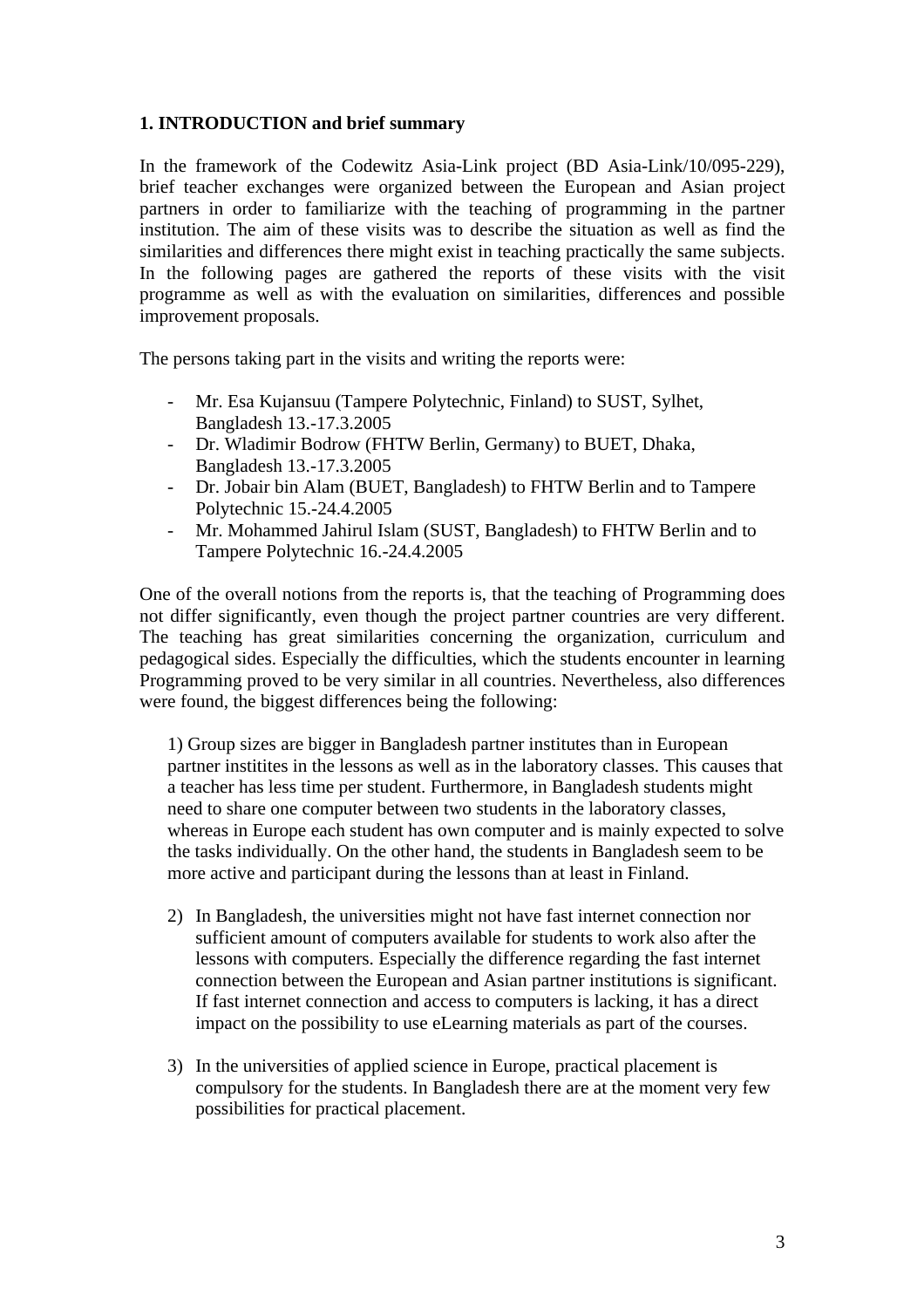- 4) In Europe some teachers for the lessons come from the work life/industry, especially in German partner institute. This guarantees that the skills needed in work life are taught to students.
- 5) In Bangladesh, students are required to write reports even from small programming assignments, which improve the skills of the students, whereas in Finland reports are written only of bigger projects.
- 6) In Finland'group work' mainly done in pairs, whereas in Bangladesh in groups of 4-5 students as this reflect better the situation of team work needed in the working life.
- 7) In European partner institutions more voluntary courses are offered to students, in Bangladesh this is difficult due to the lack of teachers.

In this context it must be mentioned, that the both European project partner institutions, namely Tampere Polytechnic and FHTW Berlin are Universities of Applied Sciences, which are by their nature more practice-oriented than 'traditional' universities or technical universities in Europe. This might an impact for example on the emphasis on the connections with the industries and with the compulsory practical placement.

> In Tampere,  $16^{th}$  May 2005 Tarja Tapio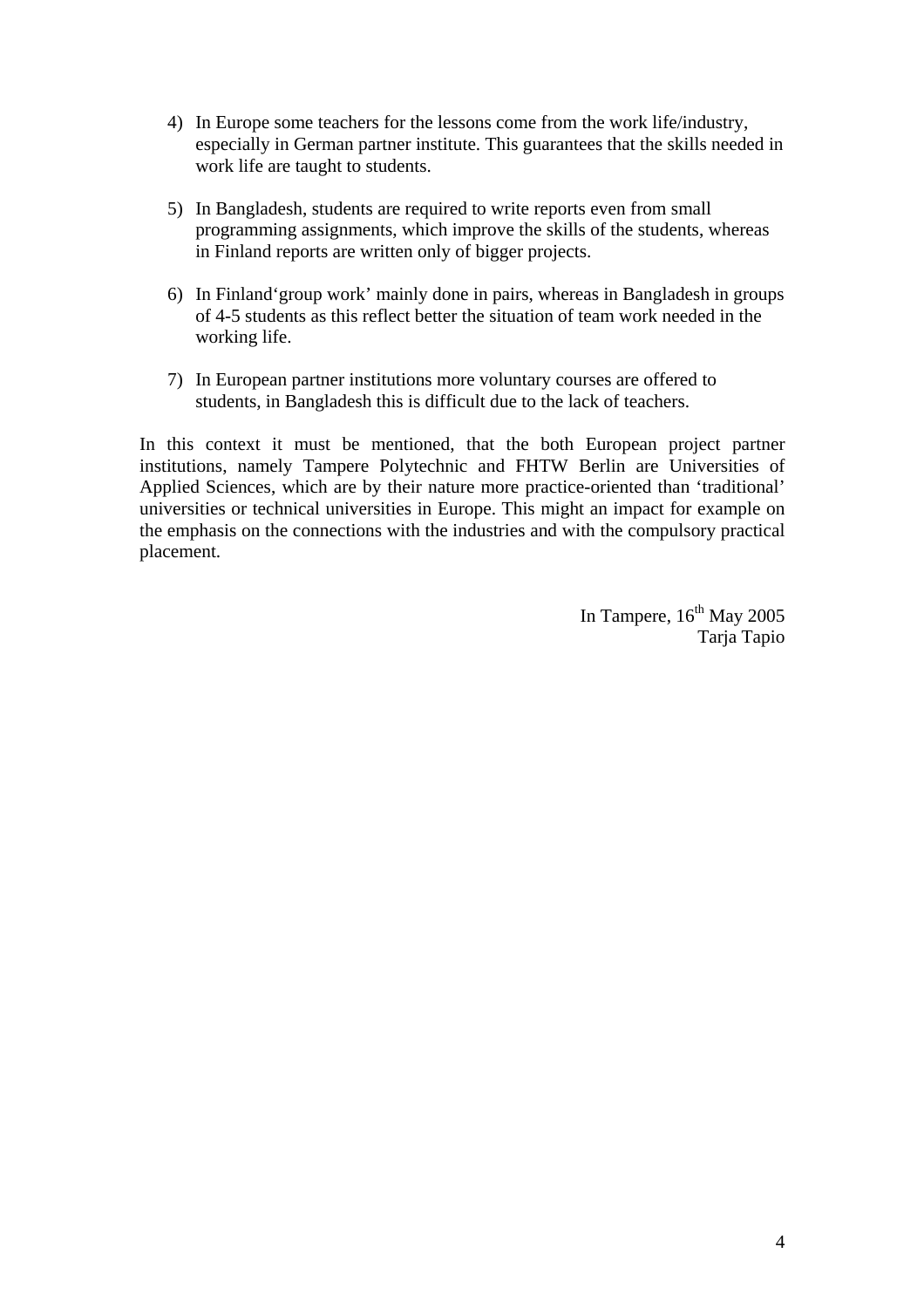# **2. EUROPEAN PROJECT PARTNERS VISIT PARTNER INSTITUTES IN BANGLADESH**

#### **2.1. Visit of Mr. Kujansuu from Tampere Polytechnic to Shahjalal University of Science and Technology in Sylhet, Bangladesh 13.-17.3.2005**  Written by Mr. Esa Kujansuu

2.1.1. Visit programme

# **13.3.2005**

17.30 Arrival at Sylhet airport 18.30 Meeting with the technical committee of SUST

# **14.4.2005**

10.30 Signing of the Project Agreement, Vice Chancellor's office 12.00 Meeting with the technical committee of SUST 13.00 Lunch 14.00 Meeting with the teachers of SUST 16.00 Meeting with the technical committee of SUST 17.00 Break 19.00 Dinner with Vice Chancellor

### **15.3.2005**

10.00 CMB session 11.00 Lesson attending & discussion with students 13.00 Lunch 14.00 Meeting with the teachers of SUST 16.00 Break 17.00 City tour

# **16.3.2005**

10.00 Lesson attending & discussion with students 12.00 Financial issues 13.00 Lunch 14.00 Meeting with the technical committee of SUST 16.00 Sightseeing 19.00 Meeting with Vice Chancellor

**17.3. 2005**  07.30 Meeting with Jahir 09.15 Fight to Dhaka

2.1.2. Description of activities

During this visit I met several teachers from SUST as well as the key staff members of SUST in Codewitz. SUST has organized their project work in the following way. The Vice Chancellor of SUST is the local project manager. Mr. Mohammed Jahirul Islam is the local coordinator and contact person for the project. He is also the head of the four member Technical committee, which is responsible for executing the project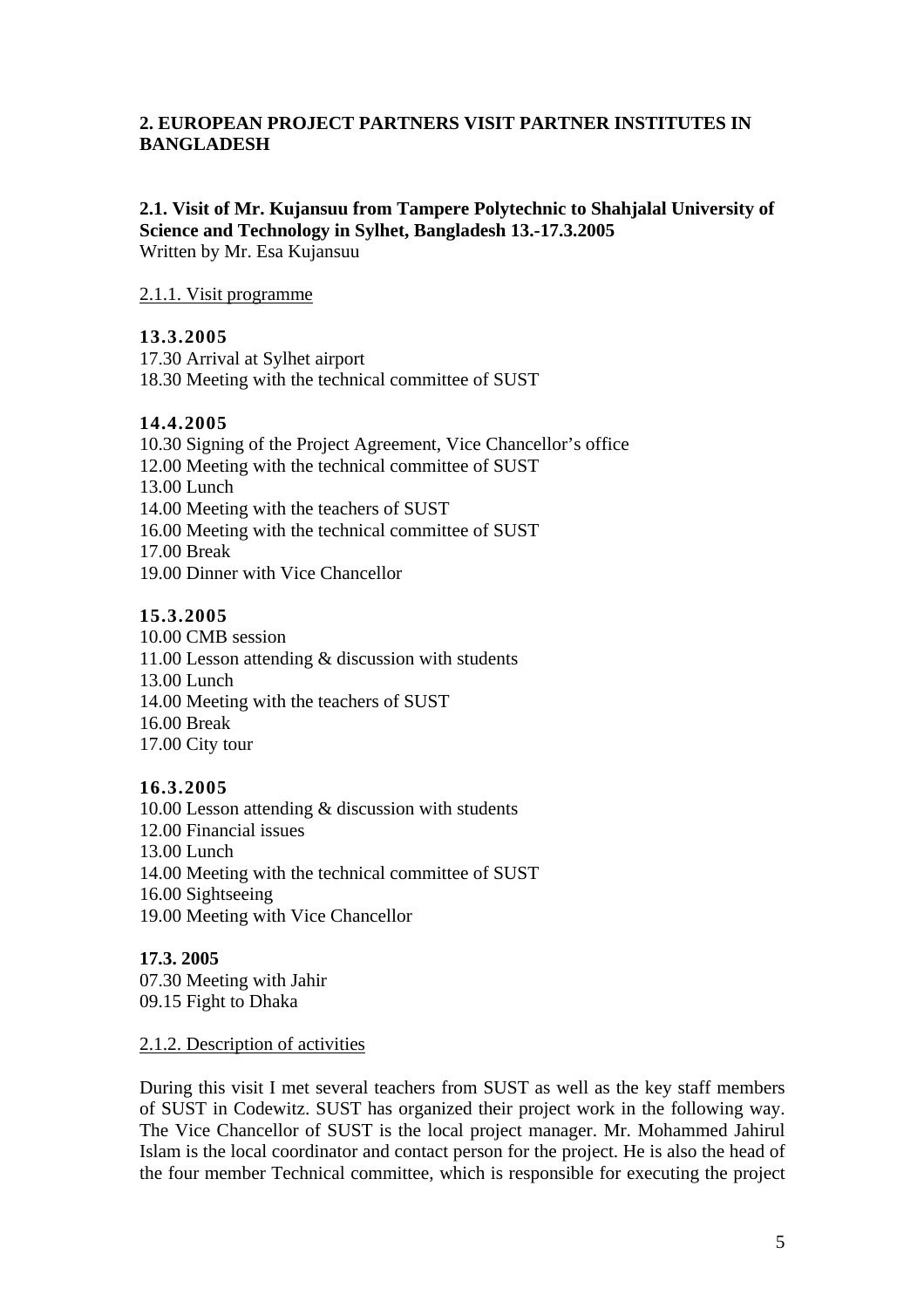work in SUST. In addition to these key persons I met also several other teachers and professors in SUST.

### Day 1

During the first visit day the project Agreement between Tampere Polytechnic (TPU) asnd SUST was signed. During the first day and if I understood it right during the second as well the students were in strike. Thus the first day I had no possibilities to follow the teaching of SUST. I was discussing with the teachers about their teaching systems and we also concentrated in the project work details with the technical committee. I was also invited to have a dinner with Vice Chancellor of SUST in the evening.

# Day 2

The students were having lectures today. The strike might still have been going on, but I had the change to follow the lectures and I learned a lot about the teaching in SUST. To describe it shortly their system is almost exactly as our system in TPU. The biggest difference is larger groups. In SUST there are 60 students in one group while in TPU there are about 35 students in one group.

### Day 3

During the last day I was finalizing my experiences with the teaching in SUST as well as we were discussing with Mr. Mohammed Jahirul Islam about the project work details. I was also lucky to be able to have a journey around campus area during the afternoon.

As a short summary according to the visit SUST and TPU provide quite equal BSc studies. The biggest differences are in group sizes and with the networking capabilities. The speed of internet connections is very slow and it will put some challenges to our project work. The possibilities of distance education are also quite poor at the moment. But it has been seen all over the world these bandwidths will get better by time and I believe in a couple of years the speed of connections will be enough for full capability virtual learning.

### 2.1.3. Report on the visit

The differences concerning computer programming studies between Tampere Polytechnic (TPU) and Shahjalal University of Science and Technology (SUST) are presented in this report. The report is based on the visit of Esa Kujansuu in SUST 13.3.-17.3.2005. This report defines the differences in organizational level and in curriculum and as well from pedagogical point of view.

# **Organisation**

The group size in SUST is around 60 students when in TPU the group size is around 35. This is a remarkable difference. This difference has the most effect when having computer labs. In SUST there are 30 students in one lab group while in TPU there are always less than 20. With one supporting teacher in a lab the support time per one student is obviously less in SUST than it is in TPU. SUST doesn't provide mass lectures with bigger sizes than 60 students.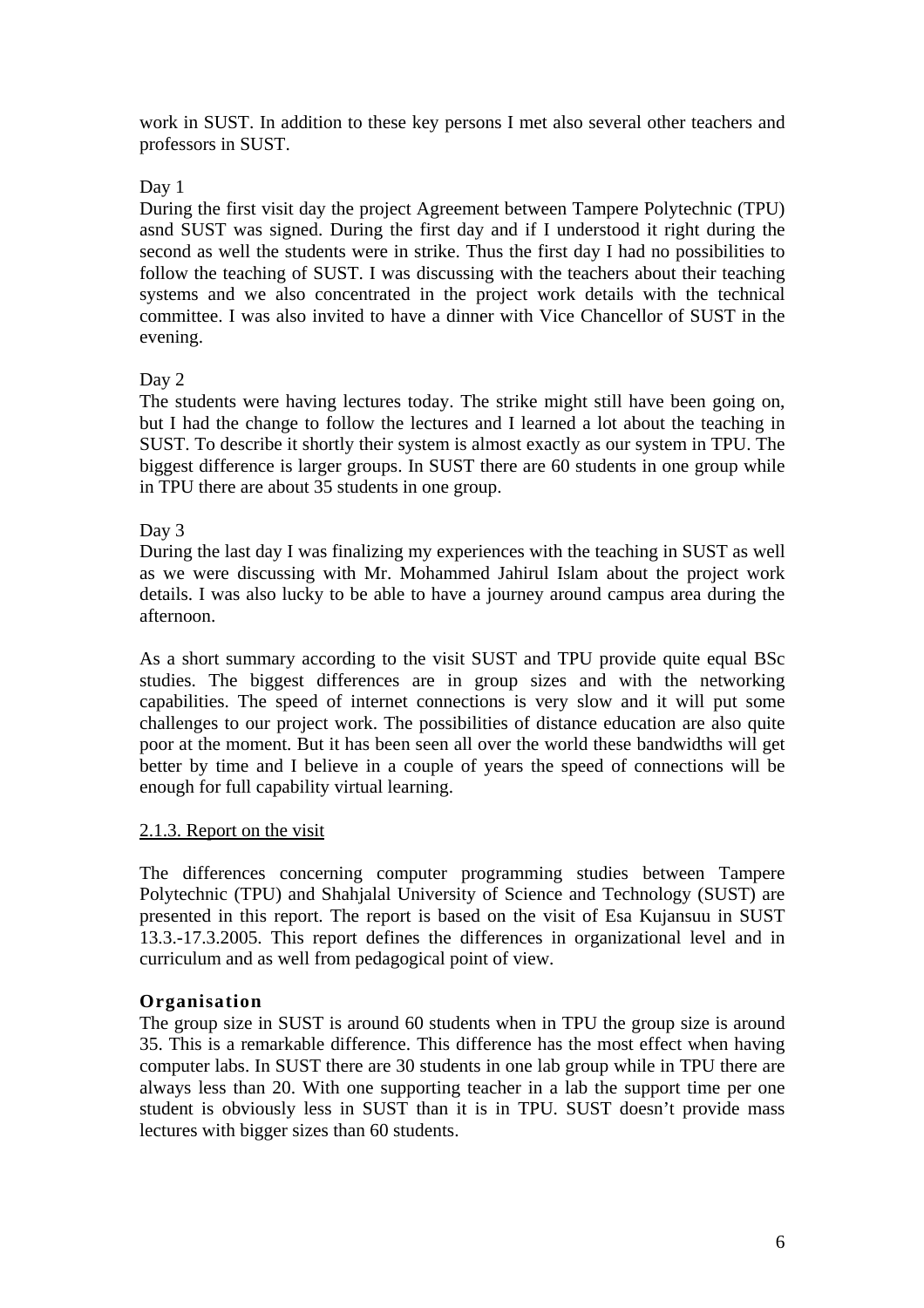Teachers have quite similar working circumstances. Including lab and project hours the teachers of SUST have around 20 teaching hours per week plus individual support to the students. TPU teachers have the average around the same. In TPU it is sometimes possible the teachers have even 30 or more lesson hours per week, but fortunately it is always an uncommon situation. In SUST there are no workloads like this.

In SUST there are not as many voluntary courses available as there are in TPU.

# **Curriculum**

The number and the content of the programming study program is quite the same in SUST and TPU. Both institutions offer Bachelor degree and the studies take four years. In the content there is of course some difference in individual courses. For example TPU doesn't provide compiler construction course, but these kind of slight differences are normal between any two institutions.

It is also obvious SUST students have more lesson hours than the students in TPU. For example in Basics of Programming (Structured Programming Language in SUST) there are 2 hours of lectures and 6 hours of lab in SUST. The same figures in TPU are 1 hour lectures and 3 hour lab. This same tendency is in all courses. Thus it can be said the students of SUST get more teaching they get in TPU.

The biggest difference I was able to find is the requirement of practical work placement. TPU requires one year working experience before a student can graduate. With bad work market situation this sometimes causes delays with the graduations of TPU students.

# **Pedagocic**

Concerning the pedagogy I was not able to find large differences. The teaching sessions I was able to follow and the discussions with students and teachers were clearly showing the pedagogical methods are basically the same in our institutions. In TPU we give our teaching still today mostly with traditional lectures and labs just like they make it in SUST. But in TPU we have a long history of testing virtual learning in programming studies. This gives a lot more possibilities to the pedagogic ways of teaching. The slow and expensive internet connections almost totally reject this opportunity in SUST.

In Finland in general the students have broadband connections available in TPU in around 2000 computers. As well the big part of the students of TPU has the broadband connections available at home or especially in student residences. This situation gives the students a choice of taking virtual studies instead of traditional studies in some courses where virtual offering is available. This possibility is according to my experience in SUST impossible at the moment there.

# **Summary**

During the visit I found no significant new ideas except the improvement of technical capabilities of international connections in SUST. Since both institutions share quite similar curriculums and teaching methods I can safely say there is no need for big changes in either institution according to this visit.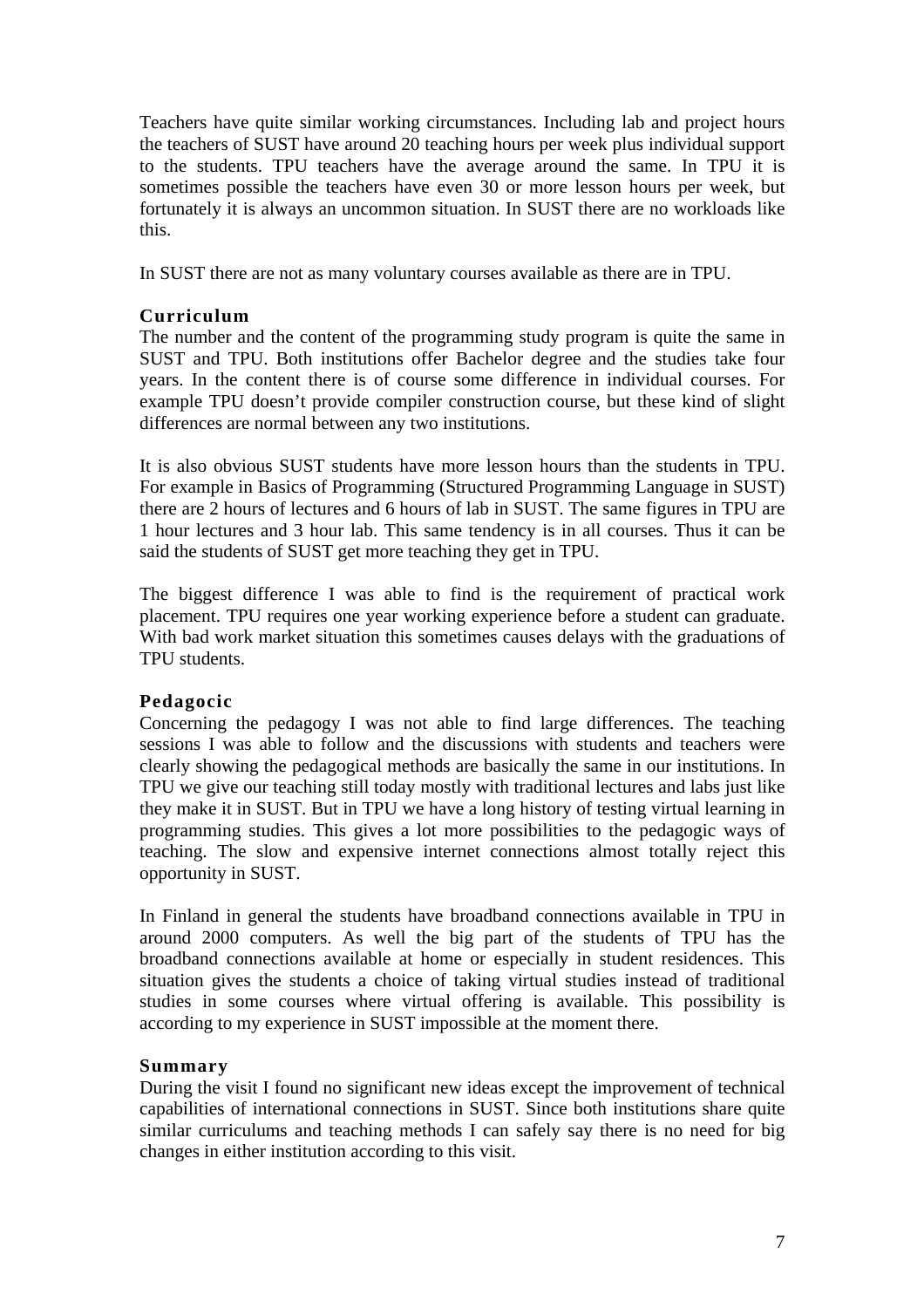In addition to earlier points I could mention one significant difference between SUST and TPU. The atmosphere during the lectures I was following in SUST was very enthusiastic about the subject. The students were asking and taking part during the lesson. In Finland the students are rather passive than eager when the lectures are taken place. This is one of the problems generally in Finnish education.

The improvement of connections in SUST will happen by time and the disadvantages in teaching possibilities caused by this will disappear when technology develops.

# **2.2. Visit of Dr. Wladimir Bodrow from University of Applied Sciences Berlin (FHTW Berlin) to Bangladesh University of Engineering and Technology (BUET), Bangladesh 13.-17.3.2005**

Written by Dr. Wladimir Bodrow

### 2.2.1. Report on the visit

During my visit to Dhaka from  $11^{th}$  till  $17^{th}$  of March 2005 I got a nice opportunity familiarize me with the lecturing processes at Bangladesh University of Engineering and Technology.

I joined several lectures at the IIST and had a number of discussions with students and lecturers as well as with technical staff.

Professors at the Bangladesh University present their lectures used modern technology – mainly they offer prepared slides and explain the examples working with the table. This materials Students could download from the Internet to be better prepared to follow the lecture. The lecturing take place in good atmosphere: students ask their professor for additional knowledge from the topic of the lecture, they discuss even the practical aspects of the lessons learned. Lecturers present their topics free speaking and concentrate the introduction according the situation on details of the topic.

The lecturing in programming is strong organized and follows the book chosen by lecturer. After presentations some examples from the book lecturer offer additional tasks to students to be solved. That part of lectures students have to master by themselves, without support. For the organizing the lecturing in programming I would like to make following advises:

- The presented examples students have to test immediately during the lecture on their own PCs (the lectures take place in the PC-Lab)
- Very helpful aspect of the teaching especially in programming is to show students which situation could occur if the don't follow the rules. Even to show practically what could happen if one use the wrong reserved words or constructions.
- Even by working alone the lecturer should be in the Lab so he could support the failure of test solutions and provide the best practice rules for programming.

Even following the lectures in programming languages I could recognize a good confidential atmosphere of lectures – students asked lecturer about some aspects of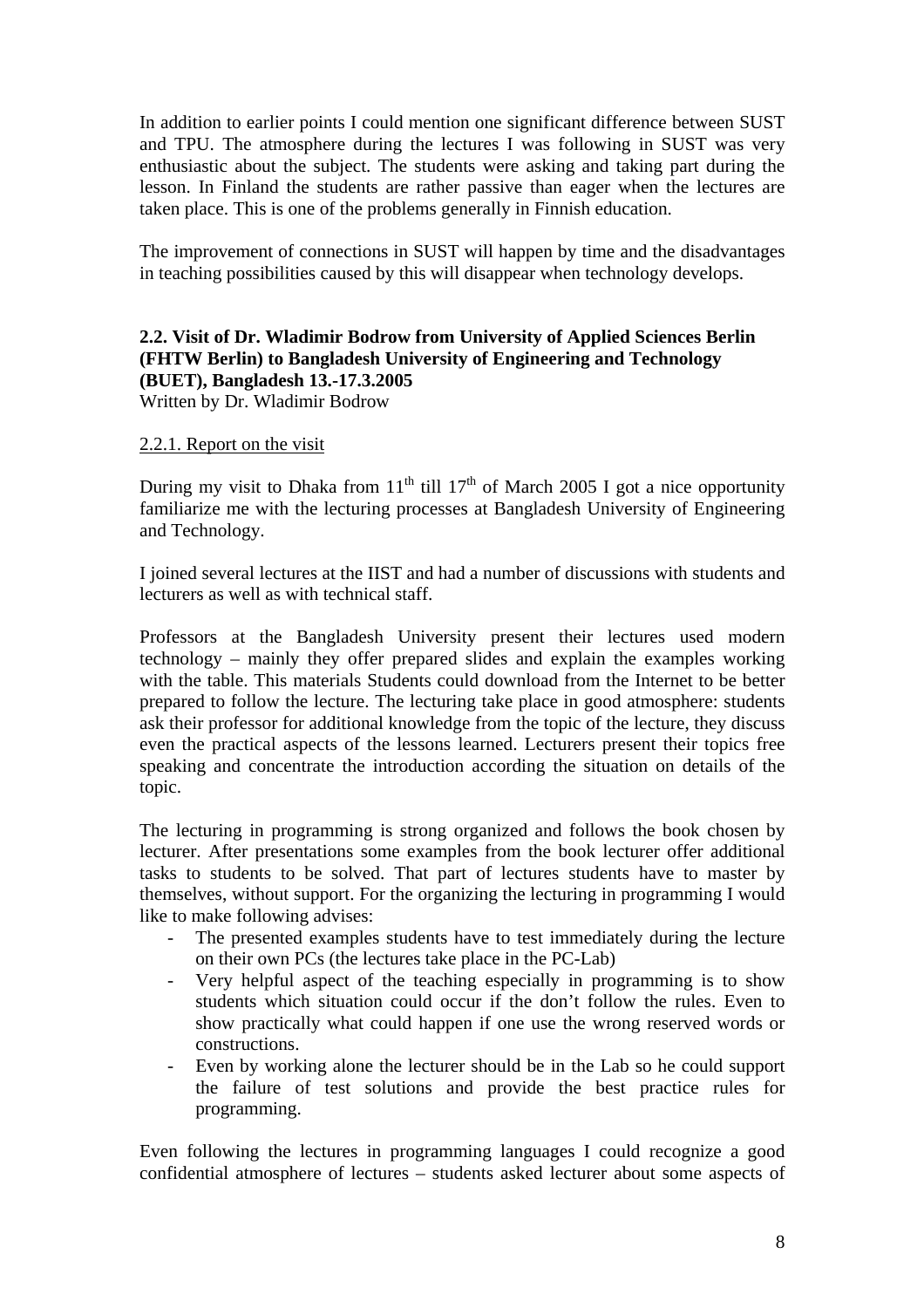using different instruments and started very open discussion with him about different topics of lecture.

Working within the project will help all partners to learn from each other and to improve their own lecturing concepts and practice.

# **3. BANGLADESH PROJECT PARTNERS VISIT PARTNER INSTITUTES IN EUROPE**

# **3.1. Visit of Dr. Md. Jobair bin Alam from Bangladesh University of Engineering and Technology (BUET), to FHTW Berlin in Germany and to Tampere Polytechnic in Finland**

Written by Dr. Md. Jobair bin Alam

3.1.1. Visit programme

Saturday 16.4.2005 15:00-21:00 Meeting on financial issues at FHTW

Monday 18.4.2005

9:00 Start of the project meeting

- 10:30 Walk-through the departments of FHTW, incl. Library and Int. Office
- 11:30 lunch

12:15 Discussion about the main project activities

13:00 Sightseeing in Berlin

17:30 meet with Dr. Bodrow at Sony center, dinner

Tuesday 19.4.2005

8:00 Following the lesson

9:00 Discussion with FHTW students

10:00 Discussion about the studies of Programming at FHTW

11:00 Meeting with the vice-president of FHTW

**Lunch** 

12:00-18:00 Following the lessons of Dr. Bodrow (knowledge based systems), possibility to discuss with the students

Wednesday 20.4.2005

14:20 arrival to Pirkkala airport 16:50 City tour by minibus with the guide 18:30 Dinner

Thursday 21.4.2005

8:40 Picking up from the hotel

9:00– 9:30 Opening

\* Presentation of TAMK and Finnish system of education

9:30 – 10:30 TAMK walk-through with visits in selected departments, incl. Dept. of Electrical engineering and Computer Centre

10:30 – 11:40 Visit at Tampere University of Technology in Hervanta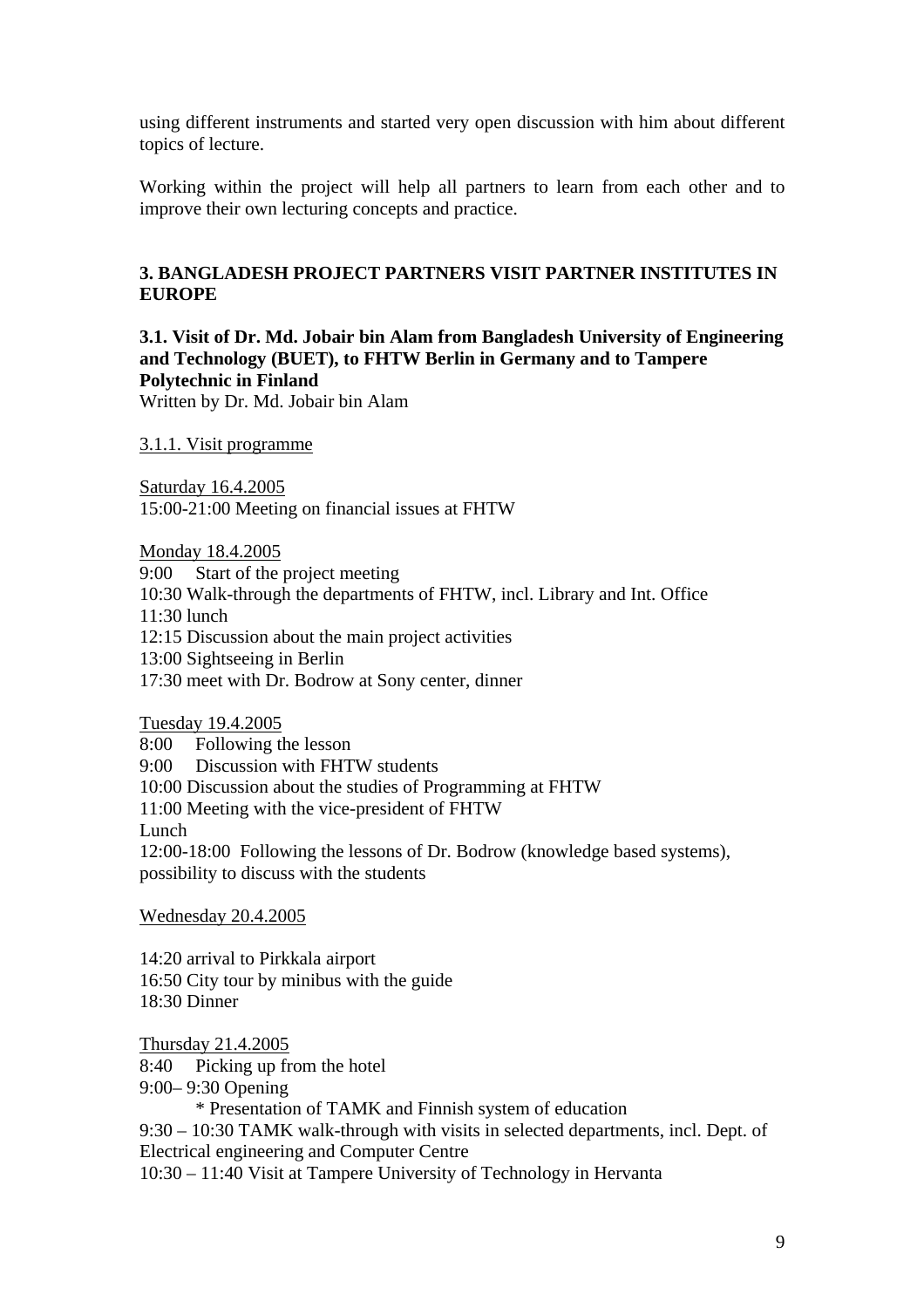11:40 – 12:30 lunch at TAMK

12:30 – 13:30 Discussion with the teachers of Programming, going through the Programming studies at TAMK

13:30 - 14:00 Possible discussion with the students of Programming and coffee, presentation of partner institutes

14:00 – about klo 15:00 Discussion about possible exchange programmes

15:00 – about 17:00 Future project activities, Request of paymet etc.

Transport to the hotel

18:40 Picking up from the hotel

19.00 Dinner at Restaurant Näsineula hosted by the principal of TAMK, Mr. Markku Lahtinen

Friday 22.4.2005

9:30 picking up from the hotel by TAMK car 10:00 – 10:45 Participating in the Programming lecture of Mrs. Paula Hietala 11:15 – 12:00 Participating in the Programming lecture of Mr. Pekka Pöyry 12:00 – 12:40 Going through Teacher exchange report and making of Plans 12:40 – 13:05 lunch at TAMK Pause, possibility to attend the Friday prayer at Tampere mosque 14:30 – 15:30 Visit at TUT Environmental Engineering 15:30 – about 17:00 Going through the Making of Learning objects, other technical, administrative and financial issues 17:30 Picking up from the hotel by TAMK car (Esa, Tarja) 18 - ? "Finnish countryside"; light dinner and possibility to go to sauna

Saturday 23.4.2005

Departure of SUST project partners from the hotel at 05.20

10:00 Meeting with Dr. Alam for financial / administrative issues at TAMK

# 3.1.2. Reports on the visits

# Report on the Visit to Berlin University of Applied Science (FHTW), Germany

The Berlin University of Applied Science was established in 1990 with an objective of producing professionals of highest quality with industry oriented expertise. Since its establishment, the university has been highly successful in satisfying its goal of delivering graduates having professional skill to match the industrial requirement of Germany and Europe as well. Also, the university has developed an excellent consortium of academicians, professionals, consultants and industrial entrepreneurs to create a dynamic environment conducive for professional development. Currently the university has developed a close relationship with leading industries which include Siemens, Dialmer-Benz, Motorola, Nokia etc.

At present there are 5 faculties in the university which include

- Business I
- Business II
- Technology I
- Technology II
- Design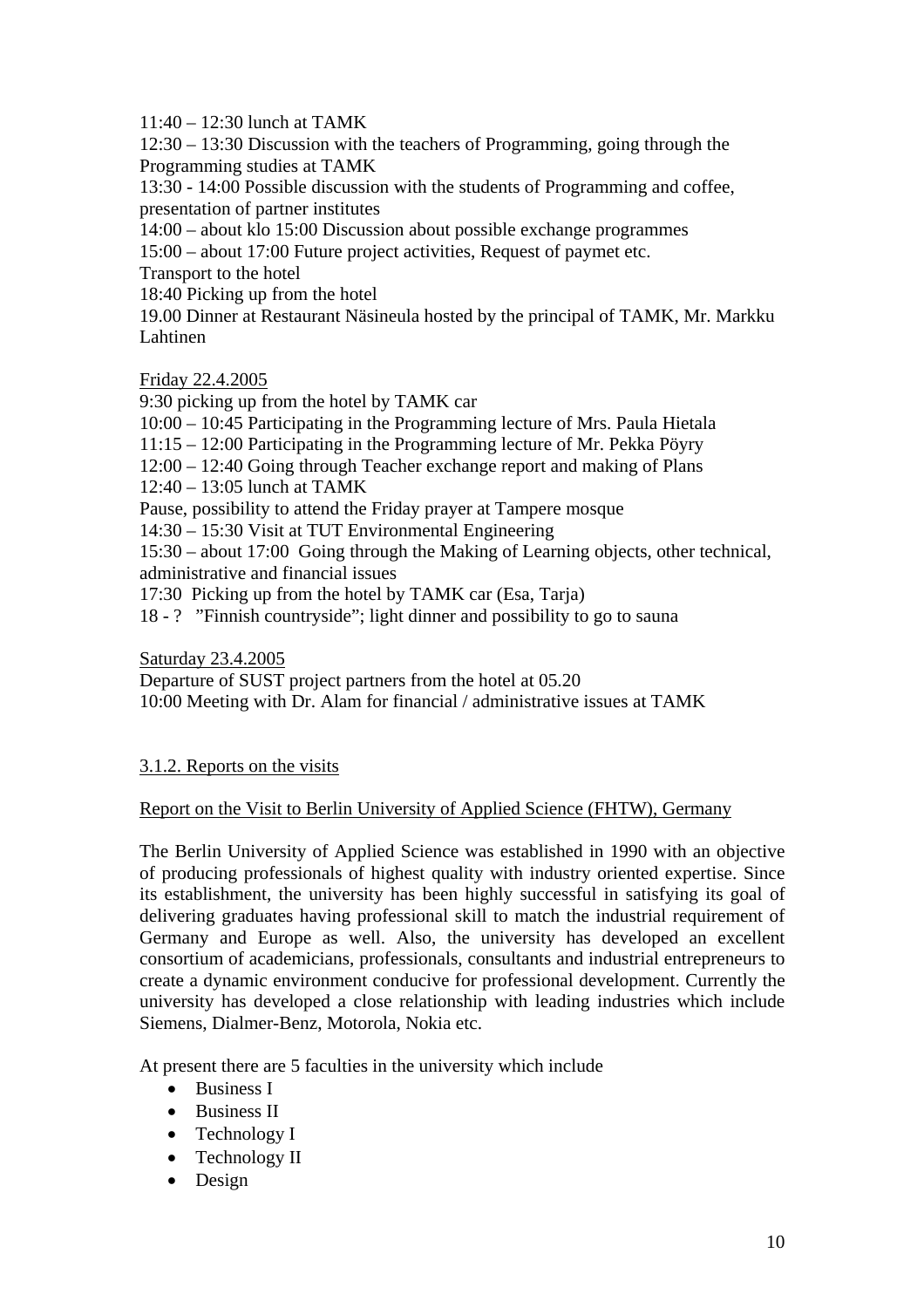Under these faculties there are 31 programs (departments) involving 288 professors and 9000 students. The university currently offers three types of degrees/diplomas as described below

- Bachelor's Degree A newly introduced three year degree program which is commensurate with European Union's generic graduation format. The entry level qualification requires 12 years of study up to high school level. It is desired that all over Europe the uniform and equivalent format will be implemented by the year 2007.
- Master's Degree An upper level degree with further specialization to be pursued after graduation with bachelor's degree. The duration of the degree will be two years.
- Diploma A four year curricular program with particular emphasis on industrial experience. Besides regular course work and practice sessions this program involves one year of industrial attachment. By the year 2007 students will only be enrolled in bachelor's and Master's Program.

The academic calendar involve 2 semesters per year, 18 weeks per semester and 24 hour per week. Students' involvement in the curricular activity is assumed to be equivalent to 30 credits per semester. Each course involve 4 hours of classroom interaction which is usually a blend of theory and practice sessions. Total credits earned varies among the departments. Due to lower number of credits assigned to industrial attachment and final year project, the required number of credits for bachelor's degree is expected to be less than 180.

For the purpose of dealing with Information and Computer technology there exist five computing related programs which include the following

- Classical I Computer Science
	- Theoretical Computer Science
	- **Logic, Algorithm and Process development**
- Classical II Applied Computing
	- Computer Engineering
	- Hardware –Software Integration
	- Embedded Systems
	- **Industrial Process Automation**
	- Internet Communication
- Business Computing
	- Computer Application in Business Processing
	- **MIS** for Business
	- Business Cycle Engineering
	- SAP, software engineering, UML
	- **IT Entrepreneurship**
	- Internet for Business Application
- Media Computing
	- **Multimedia**
	- Digital Image Processing
	- Audio and Video Processing
	- **Streaming Technology**
	- Multimedia in Internet
- Environmental Computing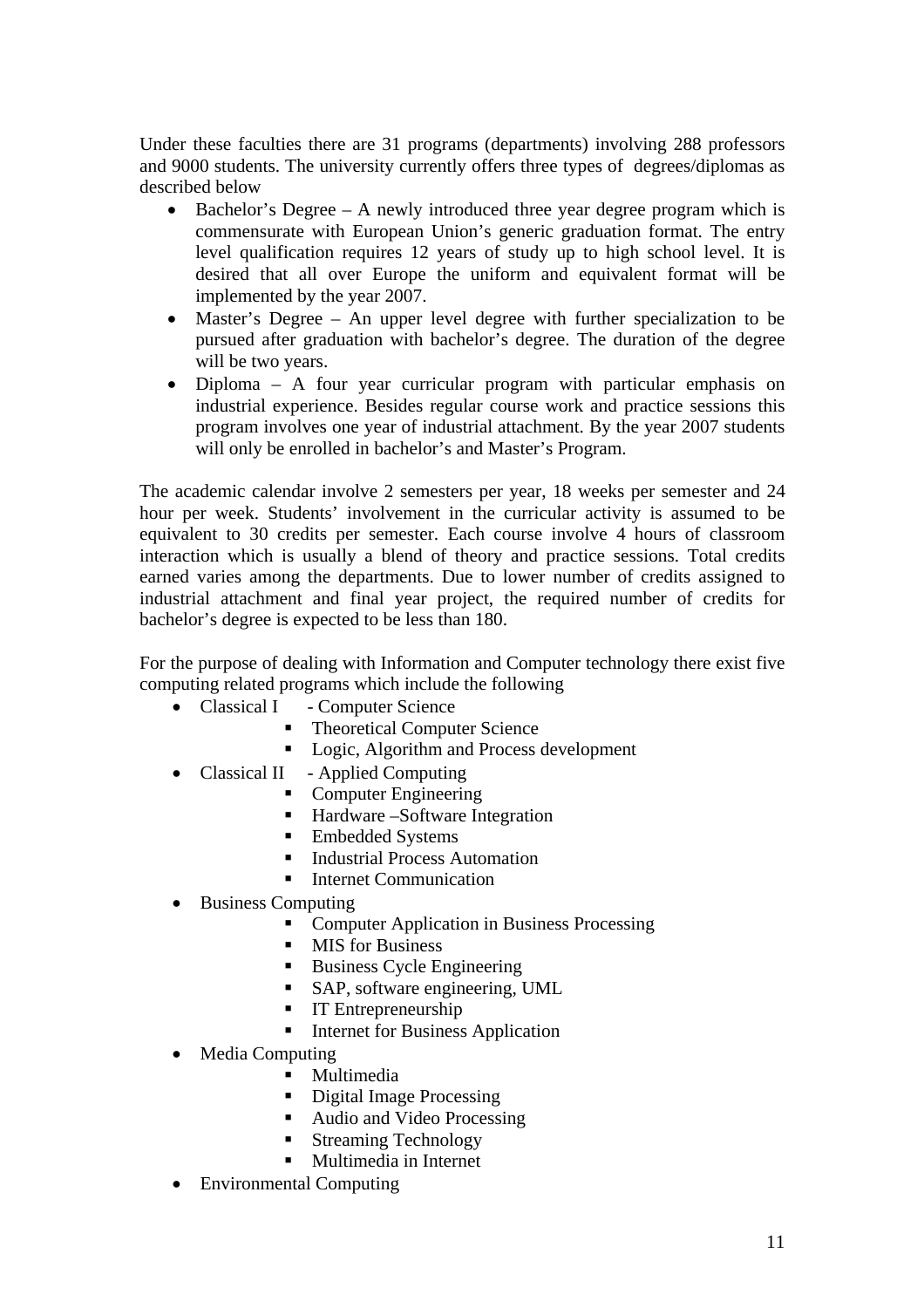- Industrial Environmental Process Simulation
- **Environmental Management Information System**
- Environmental Hazard Identification and Solution
- Environmental Auditing and Automation
- **Processing Expert System Development**
- **Environmental Process Optimization**

During the tour on the  $18<sup>th</sup>$  and  $19<sup>th</sup>$  April, 2005 the team visited two classes and interacted with both the instructor and students. Also we visited different classrooms and laboratories. The experience of visiting the classes is described below.

- i) Course on Linux In the morning of the  $19<sup>th</sup>$  April, 2005 the team attended the class offered by Professor Lang Bein on Linux. It was an introductory class on Linux. Although the lecture was offered in German Language, many technical matters were understandable. It appeared that the students were highly interested and attentive in the class. The teacher explained each of the feature and commands to the students, and demonstrated them through multimedia projector. Latter, the professor written different problem scenarios in the white board with hints for solution and requested the students to practice the commands. The professor seemed to be very articulate and was able to attract the students very well. Students were also smart enough to ask different questions to the professor. They also interacted with the team members very well and discussed about various matter related to the curriculum and academic affairs. Students revealed that Linux is gradually becoming popular among the practitioners.
- ii) Course on Knowledge Based System in Business Education In the afternoon the team had the opportunity to attend the course on Knowledge Based System in Business Education offered by Professor W. Bodrow. It was an excellent occasion to attend such a lively class. All the interaction was made in English and it was surprising to find that the German students are so good at English. Professor Bodrow seemed to be very popular among the students which was demonstrated by their enthusiastic participation in the discussion. The way Professor Bodrow interacted with the students and guided them to express themselves is exemplary. He seemed to be eloquent and very conversant at English. Through interaction with the student the following aspects were revealed
	- Besides curricular activity many student get involved into different types of jobs. Some of them even have their own firm.
	- No financial support is provided from the public sector. Some form of support from private sector may be feasible depending on the form of involvement.
	- In business computing program (department) development of a general expertise on all aspects of information and communication technology is pursued. No specific emphasis is provided on any particular area. Although programming languages (particularly JAVA) is taught in the program, the extent is pretty limited in depth.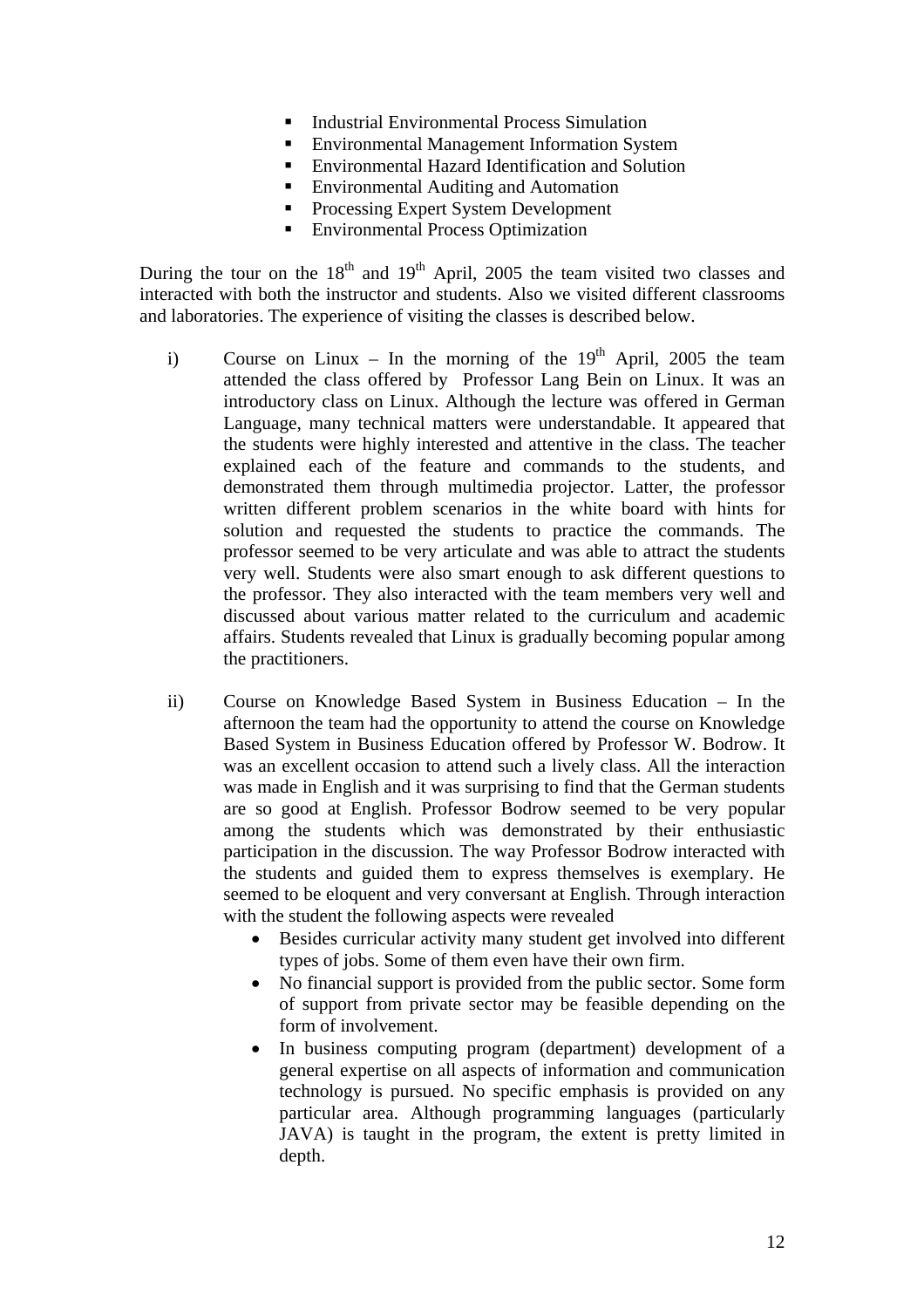- Many students seemed to have achieved highly advanced level of knowledge through their personal interest. Some acquired the knowledge through industrial attachment. Many students revealed that they could configure routers and operate computer networks. Some even worked as network administrator in private companies. Besides curricular program many of the students pursued industry certification.
- Most of the students wanted to develop career as IT Administrator, Database Manager etc.
- Students revealed that it was the industry which initiated recruitment of the trainees with their own interest of attracting good quality graduates. Also, it was usually cheaper for the industry to develop the trainees (because of lower amount of salaries and taxes).
- Working and trainee students revealed that for technical management there existed a high demand for business degree.
- For the advanced students programming seemed to be easy and besides Java they had also mastered C++, Pascal, Delphi etc.
- But for many students, particularly the beginners, programming appeared to be pretty difficult. The drop out rate may even rise to above 50% in some courses of programming language. They also pointed out that the approach and the competence of the professors were highly significant in this regard.
- Usually in a programming language course the students are required to submit 20 assignments and one project beside the final examination.
- Students usually found topics like data structure, pointed and recursion to be difficult.

Besides visiting IT related facilities the team also met with important personnel of FHTW. The Honorable President of Berlin University of Applied Science, Professor Dr. oec. habil. Herbert Gruner, was kind enough to meet with the delegation and provided valuable insight into the activities of the project. On behalf of BUET Dr. Alam invited Honorable President to visit Bangladesh University of Engineering & Technology (BUET).

| Date                  | Activity                     | Remark                     |
|-----------------------|------------------------------|----------------------------|
| $17^{th}$ April, 2005 | Discussion<br>Session<br>on  | Reporting                  |
|                       | activities<br>project<br>and | <b>Activity Scheduling</b> |
|                       | processing with Ms. Tarja    | Financial handling         |
| $18th$ April, 2005    | with<br>Project<br>Meeting   | Gathering experience       |
|                       | Partners                     | regarding ICT teaching     |
|                       | Tour to classrooms and       | and learning               |
|                       | laboratories                 |                            |
|                       | Sight seeing tour            |                            |
|                       | Dinner hosted by Professor   |                            |
|                       | <b>Bodrow</b>                |                            |

Brief Schedule of Visit to FHTW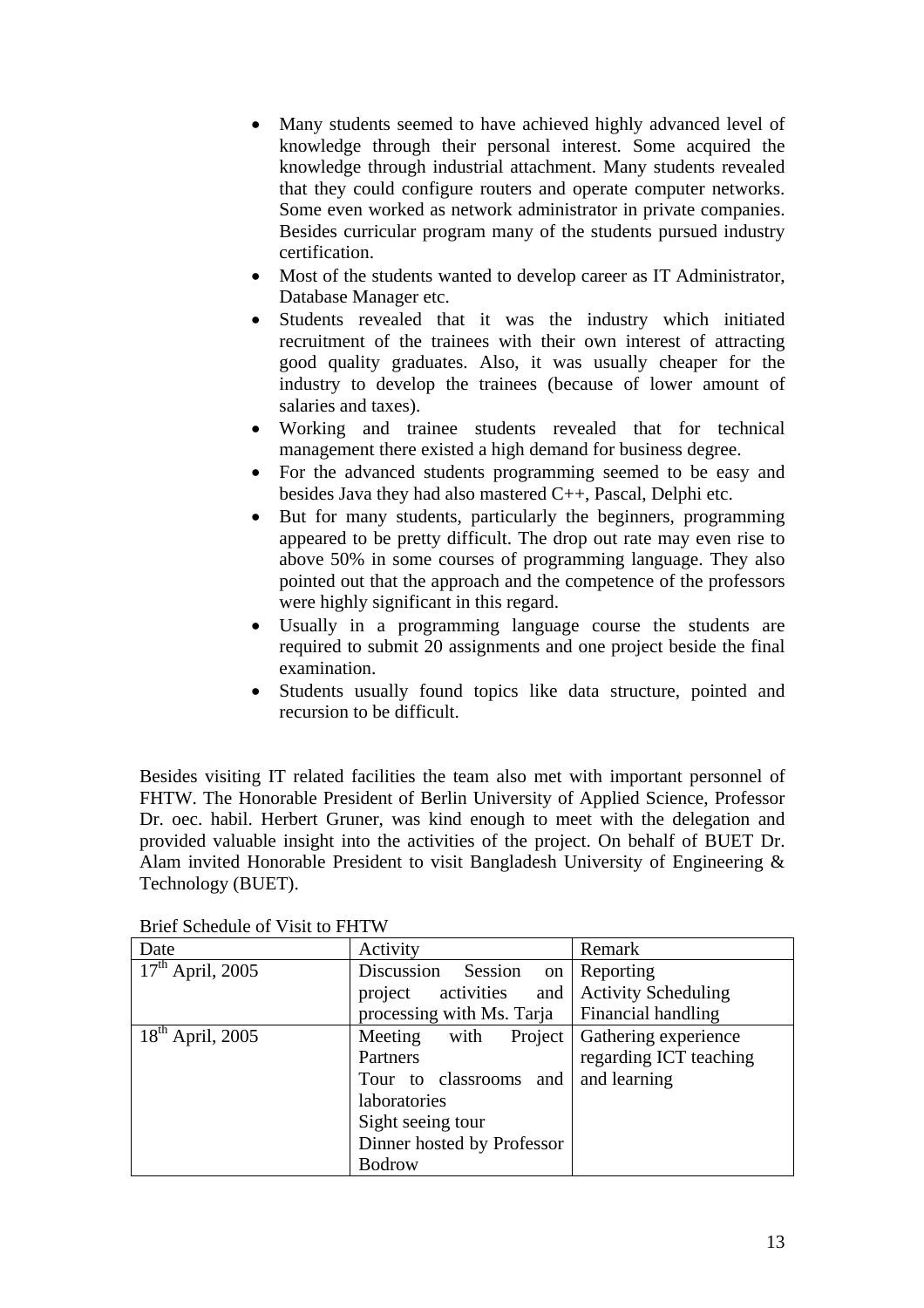| $19^{th}$ April, 2005 | <b>Classroom</b> interaction               | Gathering<br>experience |
|-----------------------|--------------------------------------------|-------------------------|
|                       | Project Meeting and regarding ICT teaching |                         |
|                       | Information regarding and learning         |                         |
|                       | <b>FHTW</b>                                |                         |
|                       | Observing the class of                     |                         |
|                       | Professor Bodrow                           |                         |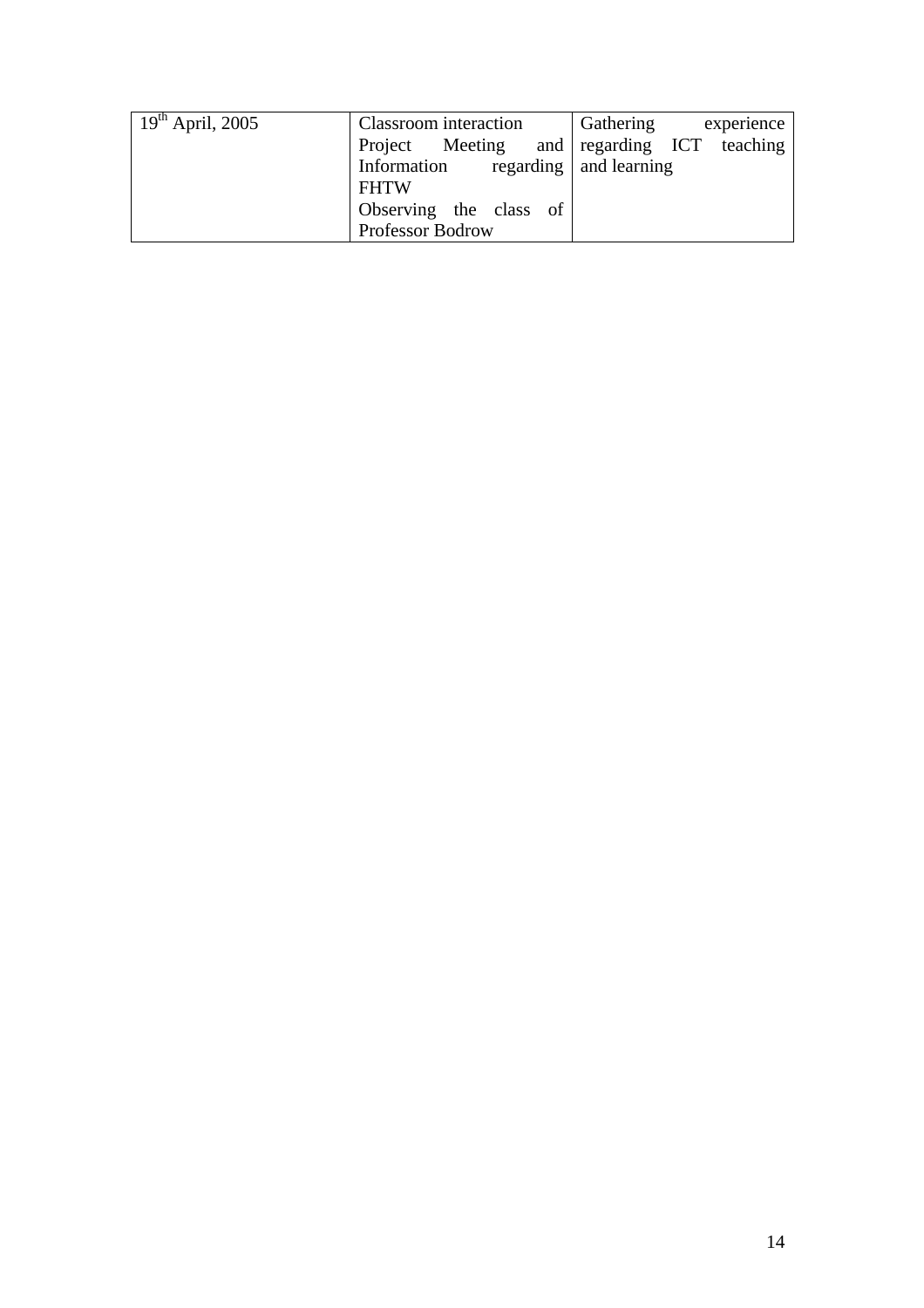### Visit to Tampere Polytechnic, Finland

The team from Bangladesh visited Tampere Polytechnic from  $20<sup>th</sup>$  to  $23<sup>rd</sup>$  April, 2005. During the visit the team visited different facilities of the institute, met with the academicians and administrative officials, and discussed on the salient features of the CodeWitz Project. This report summarizes the major observations and experiences of the visit.

Tampere Polytechnic is one of the premier institute for studying technology and business in Finland as well as in Europe. It has a long history heritage and academic excellence since 1886 in the form of technological schools. Later in 1992 all the institutes are integrated together to form Tampere Polytechnic. The institute offers 3- Year bachelors degree in technology and business. The university has 5000 students in 4 fields of study divided into 18 study programs. There are 430 regular staff in the institute which include 260 teaching faculties and about 700 visiting lecturers. The number of students enrolling into the institute has been increasing very rapidly in recent years. It also possesses the most number of competent teachers in Finland, highest number of foreign lecturers and a number of foreign students.

The major fields of study include

- Art and Media
	- Media and Communication
	- Fine Arts
- Technology
	- Automobile and Transport Engineering
	- Environmental Engineering
	- **Electrical Engineering**
	- Computer System Engineering
	- Mechanical and Production Engineering
	- Paper Technology
	- Chemical Engineering
	- Textile Engineering
- **Business**
- Business and Administration
- Business Information System
- International Business
- Natural Resources
	- **Forestry**

Besides the field of studies mentioned above it has Teaching Education Center which offers programs on pedagogical issues. The institute also has a computer center which facilitates computer related support for the students and staff.

On the  $21<sup>st</sup>$  April, 2005, the first day of the visit, at the very beginning Ms. Taria Tapio presented brief overview of educational system in Finland and overview of Tampere Polytechnic. In Finland student start their educational career at the age of 7 in the comprehensive schools where they stay for 9 years. Afterwards they get enrolled in either senior secondary schools or vocational schools where they study for three years. The graduates from the senior schools get enrolled into either polytechnics leading to 3-year B.Sc. degree or universities for 5-year M.Sc. degree.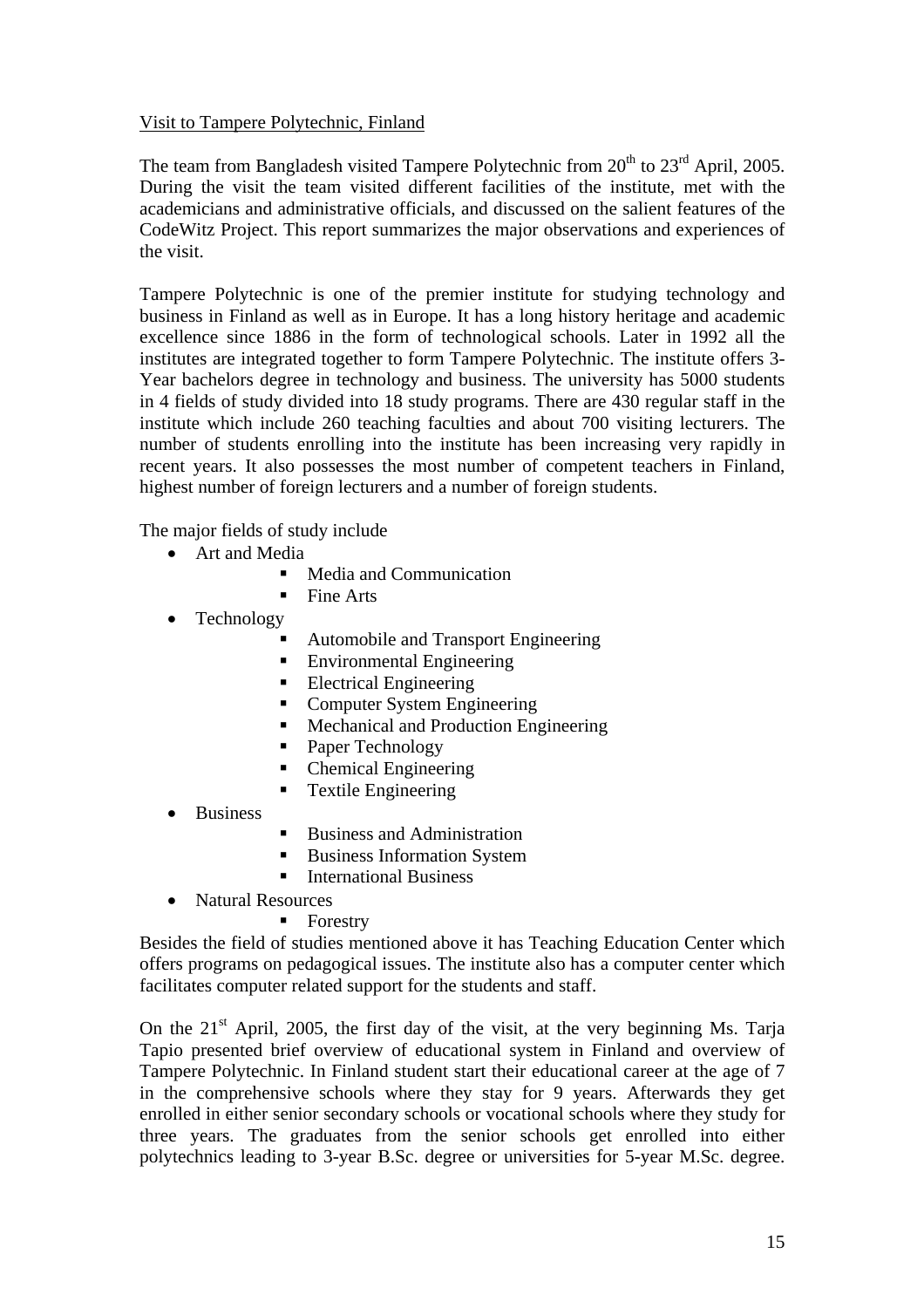Many of the students take longer time to complete educational life as they start jobs having pauses in between.

Afterwards the team visited different facilities of the institute. The institute possesses a high quality IT infrastructure with 100 Mbps internet connectivity. It supports 1800 workstations, 60 servers and 8000 user accounts. It also serve vocational school in the vicinity. The team also visited Electronic Systems Laboratory where high quality laboratory activities are supported for the researchers and students of electrical and electronics field. Later the team met with Dr. Eeva Liisa Viskari, a faculty in Environmental System Engineering in Tampere Polytechnic. The team visited laboratories and discusses about future cooperation in the field of environmental engineering.

In the mid-day session, the team also visited Laboratory of Electronic and Computer Systems of Tampere University of Technology. At the university the team was greeted by Professor Hannu-Matti Jarvinen, a famous academician in the field of embedded system engineering. The laboratory provides supports to the students of computer science and engineering in the following areas

- Telecommunication
- Software Engineering
- Computer Technology
- Electronics and Embedded System

Professor Hannu-Matti informed the team that the number of students in software engineering are increasing rapidly and many of them work in the small software firms which gets subcontracts from Nokia for software development.

Later in the day the team met with teachers and students of Electrical and Computer Systems Engineering led by Jari Mikkolainen. All the partner institutes presented their institutes to the audience and discussed various issues in connection with study of computer science and engineering in Finland, Germany and Bangladesh. Also the issue of future student and teacher exchange program had been discussed elaborately. The meeting also participated by Mr. Shahidul H. Kazi, a faculty in the Business Administration Department in Tampere Polytechnic.

In the evening the team attended the dinner party hosted by the Honorable President of Tampere Polytechnic Mr. Markku Lahtinen.

On the  $22<sup>nd</sup>$  April, 2005, the team met with all the partners of Codewitz project to discuss on different features of the project.

In the mid-day session the team visited the Institute of Environmental Engineering and Biotechnology of Tampere University of Technology and met with Dr. Raghida Lepisto. They discussed on various aspects of research activities in the field occurring in the university and scope of future collaboration.

On the  $22<sup>nd</sup>$  April, the team visited two classes on programming language offered by Mrs. Paula Hietala and Mr. Pekka Poyry. In the class of Mrs. Hietala, the instructor taught Java in windows platform. The students asked the instructor a few questions which the instructor elaborated subsequently. Although the lecture was offered in Finnish Language, the execution of the commands was very clear even to us as the explanation provided through visual displays. In the class offered by Mr. Poyry it was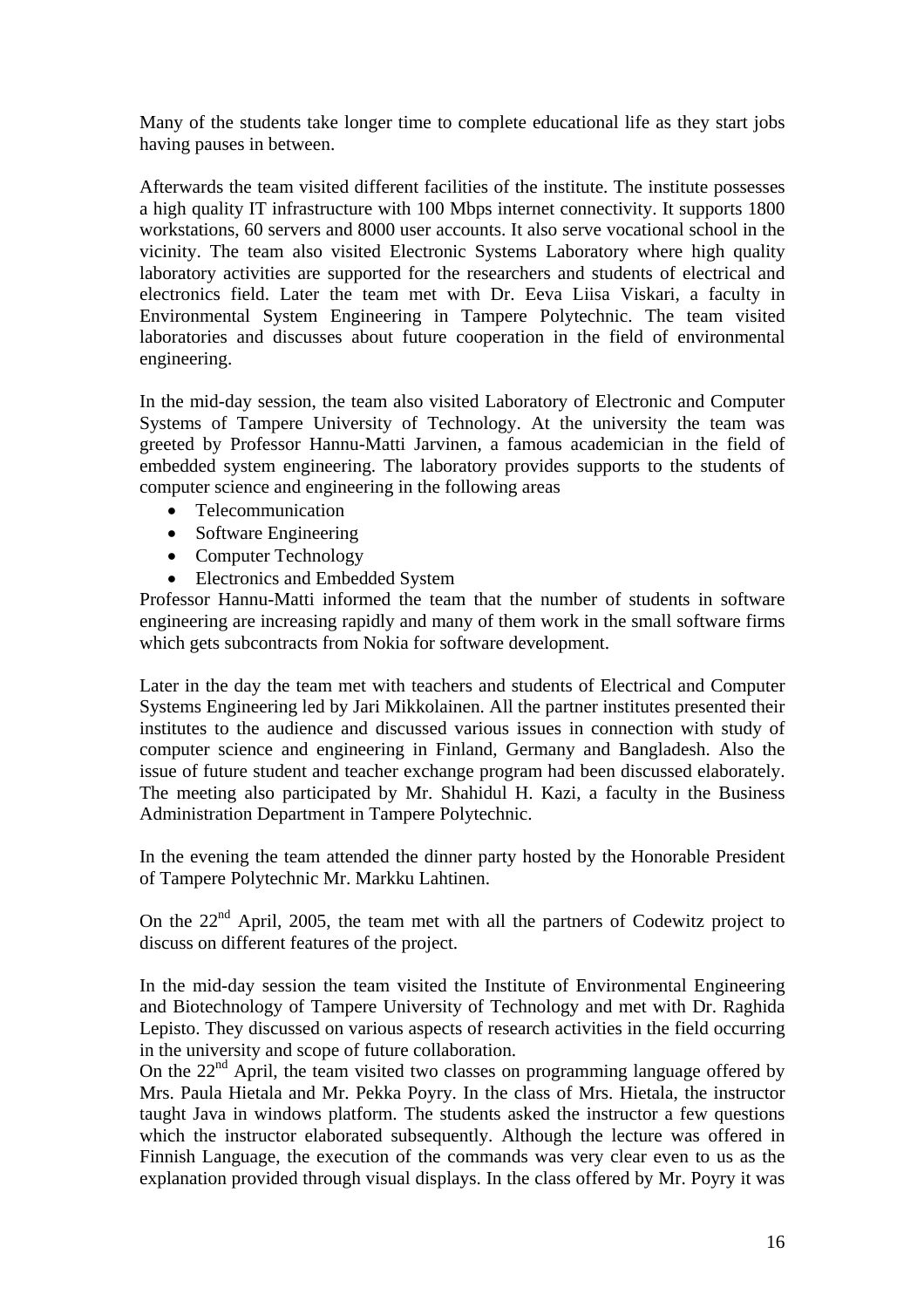learned that Linux is becoming very popular among students in Finland and database tools such as MySQL are widely used there. Most of the cases students use free software for educational purpose. In both the classes the tendency of extensive practice in tutorial framework is praiseworthy.

In the afternoon session the team met again with codewitz core members to discuss and finalize different aspects of the project. Later in the evening the team joined a dinner party hosted by Mr. Lauri Hietalahti in traditional Finnish environment.

Besides project related activities, the hosts arranged couple of sight seeing tours around Tampere area, the origin of Nokia, the world famous mobile telecommunicational industry. Most of the ICT business and studies seemed to be very closely related with Nokia. Also the students were found to be encouraged by the activities and success of the Telecom giant. It is really amazing to find how an individual organization can affect a generation and a nation.

On the 23rd April, Dr. Alam met with Ms. Tarja to discuss on various features of the project and finalize future plans.

| DHEI SCHEULLE OF VISIL TO TAIVIN |                                             |                                 |  |
|----------------------------------|---------------------------------------------|---------------------------------|--|
| Date                             | Activity                                    | Remark                          |  |
| $21th$ April, 2005               | Visit to ICT facilities in                  | Gathering experience on         |  |
|                                  | TAMK<br>Tampere<br>and                      | teaching<br>and learning        |  |
|                                  | University of Technology                    | environment                     |  |
|                                  | Meet with faculties of                      |                                 |  |
|                                  | different departments                       |                                 |  |
|                                  | Meet with the President of                  |                                 |  |
|                                  | TAMK and attend the                         |                                 |  |
|                                  | dinner hosted by him.                       |                                 |  |
| $22nd$ April, 2005               | Project<br>Meeting with                     | Gathering experience            |  |
|                                  | Partners                                    | regarding ICT teaching          |  |
|                                  | Tour to classrooms and<br>and learning      |                                 |  |
|                                  | laboratories                                |                                 |  |
|                                  | Sight seeing tour                           |                                 |  |
|                                  | Dinner hosted by Professor                  |                                 |  |
|                                  | Lauri Hietalahti                            |                                 |  |
| $23^{\text{rd}}$ April, 2005     | Discussion                                  | regarding   Plan for the future |  |
|                                  | future project activities and<br>expansions |                                 |  |
|                                  |                                             |                                 |  |

Brief Schedule of Visit to TAMK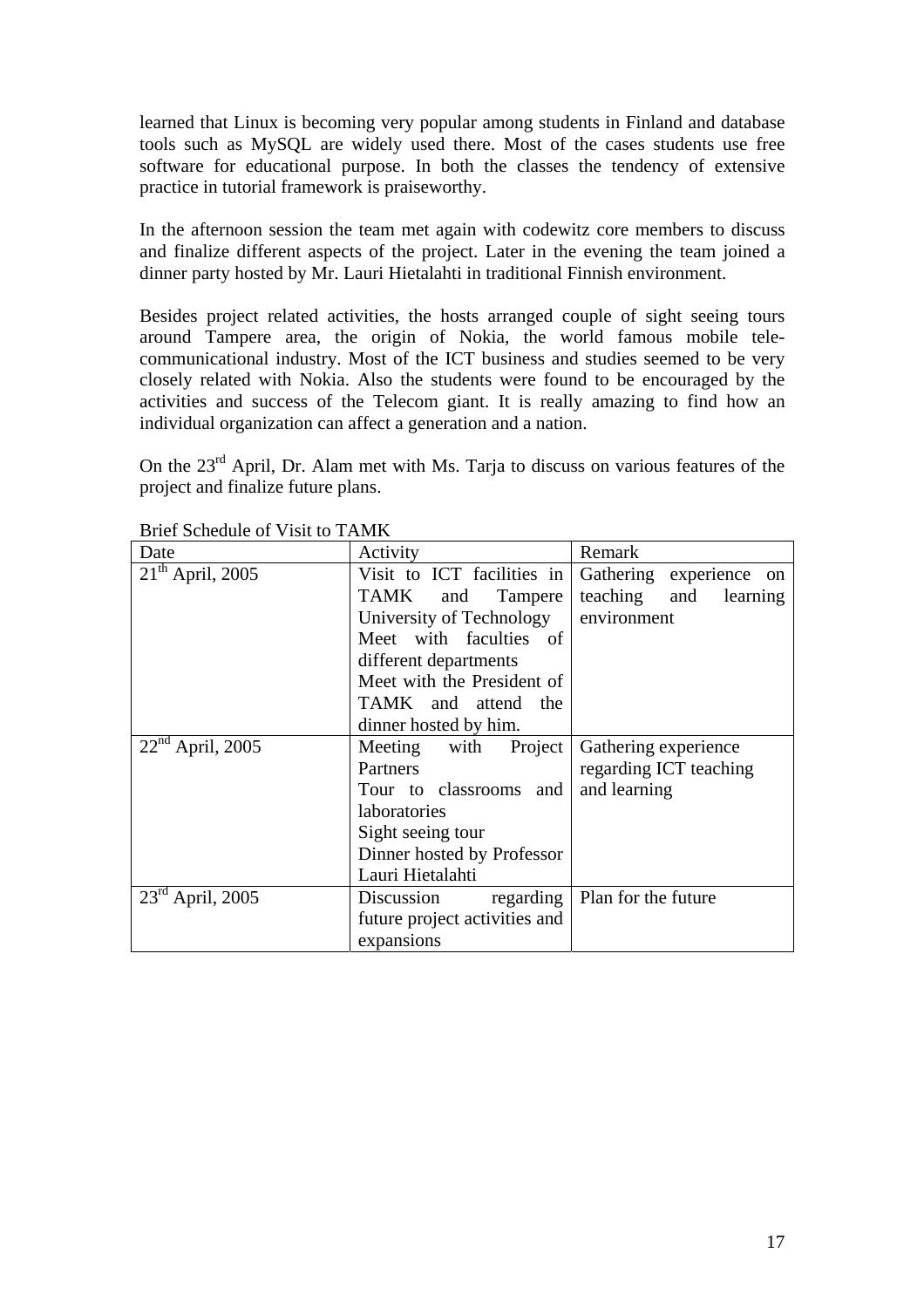# **Comparison among the Framework of Programming Education in BUET, FHTW and TAMK**

| <b>Point of Interest</b>      | <b>BUET</b>                             | <b>FHTW</b>             | <b>TAMK</b>                                 |
|-------------------------------|-----------------------------------------|-------------------------|---------------------------------------------|
| <b>of</b><br><b>Framework</b> | <b>Mostly Theoretical</b>               | <b>Mostly Practical</b> | Combination of Theory and                   |
| <b>Teaching</b>               |                                         |                         | Practice                                    |
| Programming                   |                                         |                         |                                             |
| Language                      |                                         |                         |                                             |
| <b>Interaction</b>            | <b>Not</b><br>interactive.<br><b>SO</b> | Interactive but there   | Interactive but as the students'            |
| teacher<br>between            | of<br>Lot<br>scope<br>to                | exist<br>for<br>scope   | participation<br>is<br>voluntary,           |
| and student                   | improve.                                | improvement             | there exist scope of system                 |
|                               |                                         |                         | loss in the efforts of the                  |
|                               |                                         |                         | instructors                                 |
| <b>Professional</b>           | Lacking<br>industry                     | Most emphasis<br>is     | Although the education of ICT               |
| <b>Perspective</b>            | interaction                             | provided<br>to          | involve lot of hand on tutorial,            |
|                               |                                         | industrial              | it seemed that there exist                  |
|                               |                                         | experience<br>and       | scope to improve students'                  |
|                               |                                         | interaction             | interaction with the industry               |
|                               |                                         |                         | increasing<br>thereby                       |
|                               |                                         |                         | professionalism.                            |
| <b>Students</b>               | Mandatory<br>but                        | Voluntary<br>but<br>the | Voluntary. In some cases only               |
| Participation<br>in           | students seem to try                    | students participated   | few students were present in                |
| <b>Class</b>                  | their<br>best<br>to                     | the<br>class<br>in      | the class. Overall approach of              |
|                               | understand the basics                   | enthusiastically        | the students seemed to be a bit             |
|                               |                                         |                         | casual which might be related               |
|                               |                                         |                         | with<br>culture<br>and<br>socio-            |
|                               |                                         |                         | economic characteristics                    |
| <b>Difficult</b><br>aspects   | Pointer,<br>memory                      | Pointer, recursion      | Pointer, relationships                      |
| programming<br>in             | handling, logic                         |                         |                                             |
| language                      |                                         |                         |                                             |
| of<br><b>Application</b>      | suitable<br>Highly<br>to                | Highly suitable<br>to   | Suitable<br>for<br>making<br>the            |
| <b>CodeWitz</b>               | improve<br>students'                    | understand<br>the       | of<br>learning<br>programming               |
| <b>Learning Objects</b>       | understanding                           | theory                  | interesting to the<br>languages<br>students |

**Acknowledgement:** Dr. Alam gratefully acknowledges the hospitality and assistance provided by Ms. Tarja Tapio, Mr. Kujansuu Esa, Professor Bodrow and Ms. Irina during the visit. Without their cooperation the visit would not have been so enjoyable and fruitful. Dr. Alam also appreciates the cooperation and assistance provided by the faculties and administrative staffs of both FHTW and TAMK.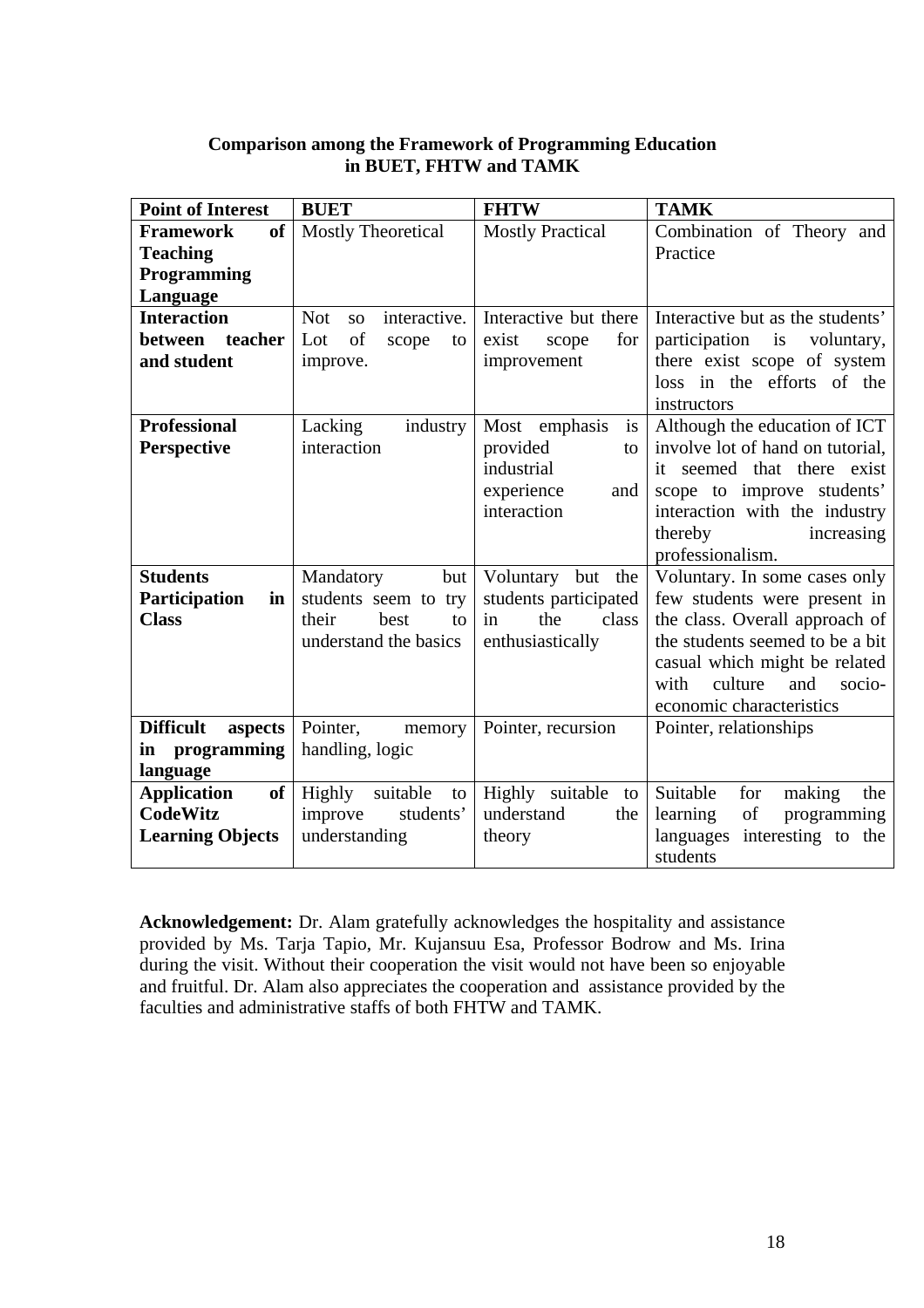# **3.2. Visit of Mr. Mohammed Jahirul Islam from Shahjalal University of Science and Technology (SUST) to FHTW Berlin in Germany and to Tampere Polytechnic in Finland**

Written by Mr. Mohammed Jahirul Islam

3.2.1. Visit programme Please see the programme at 3.1.1.

#### 3.2.2. Description of activities

#### Berlin

During this visit I met all the partners of Codewitz Asia-Link Project like BUET, FHTW and TAMK. In FHTW Prof. Dr. Wladimir Bodrow is the project manager as well as the technical manager for implementing the project for *better programming skills*. As I understand his MS students specially from Business Computing department will be involved in this project and I also discussed one MS student from Business Computing department. Ms. Irina Bodrow will be responsible for administrative activities. In addition to these key persons I also met several other professors and students in FHTW and the President of FHTW.

### Day 1 (17.04.05)

I arrived in Berlin around 2.00 pm (local time). Ms. Irina Bodrow was at airport to receive us. She took me to the FHTW guesthouse where other partners like BUET, and TAMK already came. We all walked around FHTW and enjoy the scenic beauty of FHTW as well as Berlin. According to the statement from Irina, that day was the first summer day for this year.

#### Day 2 (18.04.05)

In that day, we all met Prof. Bodrow at his office at 9.00 am. He welcomed us and started our meeting regarding familiarizing with the teaching at FHTW as well as Germany. He described the infrastructure of FHTW as well as the academic structure basically departments, students and teachers and others who are involved with teaching. Our concentration was at the department of computer science and related departments. It has five computing programs like Computer Science (classical), Applied Computing, Business Computing, Multimedia Computing and Environmental Computing. I experienced some differences in this regard. In SUST we have only one Computer Science and Engineering department and we have Business dept., Environmental Engineering dept where they use computer as a tool for research and implementing business and environmental related problems and theories. I think it's a good idea to separate all different activities in separate programs like FHTW (if possible). In that case a student can go to a specific route from the beginning. In SUST, we teach everything (not in detail) for other departments like business and environmental engineering. Basically this is due to our limitation like infrastructure and financial.

I found one big difference in FHTW that they arrange 75% of lecturing by their own professors and 25% of lecturing by the experts from industry. In SUST 100% lecture was done by the own professors. From my observation, this is a very good practice from the point of learning practical things and get connected to the industry.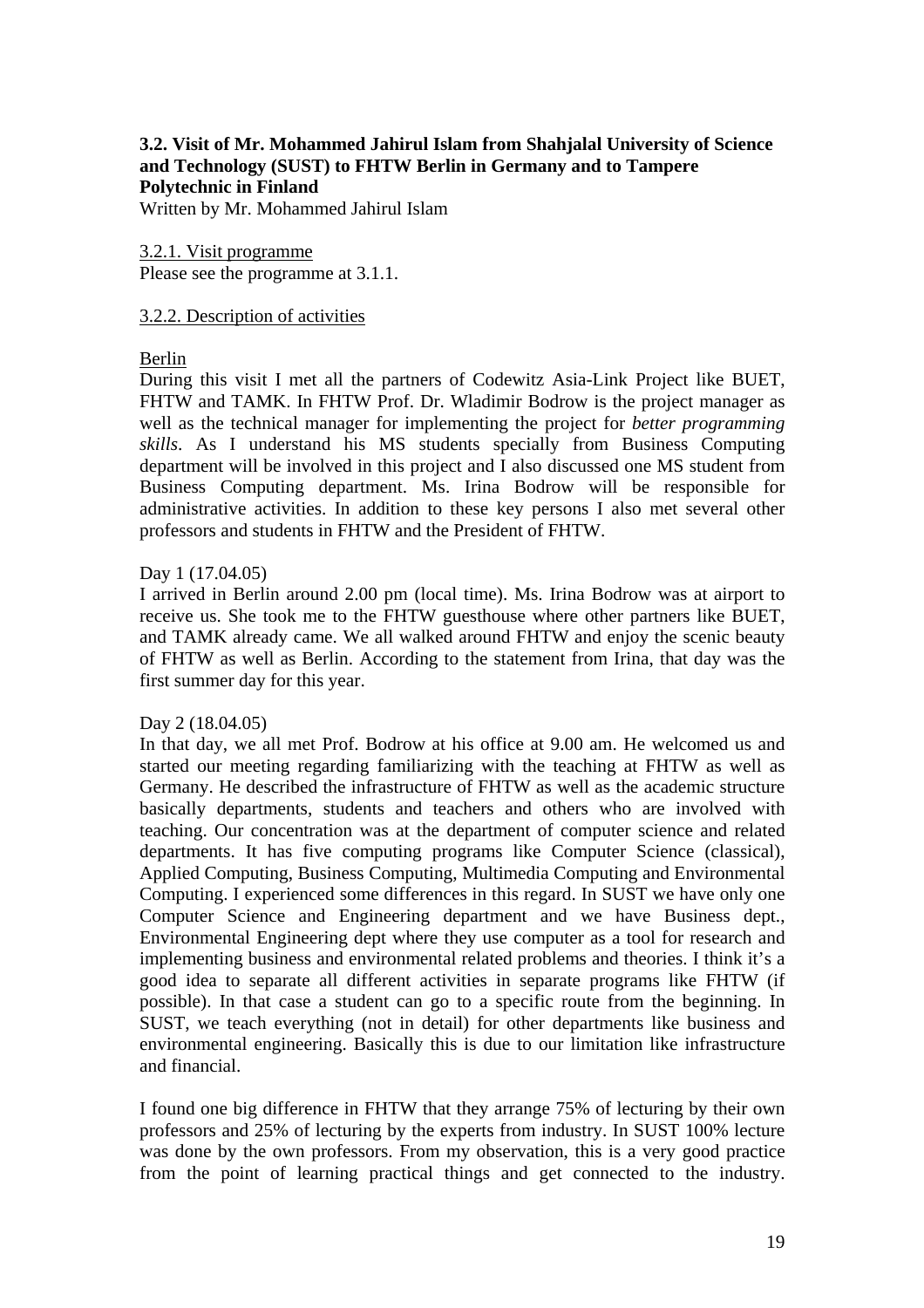Education should have this kind of link with the industry and if a student get the flavor of industry in his student life, it will be easier for him/ her to adapt to the industry soon and provide better service. It is really appreciating. Not only that every after 5 years, they collect the feedback from the industry how their students doing and what are the modern topics that they should concentrate on. Based on it they modify their syllabus.

#### Day 3 (19.04.05)

During that day I attended in a class regarding programming I (Linux) with  $1<sup>st</sup>$ semester students. Although it was in German language, but the technical terms I understood clearly. It was introductory class in Linux.

I also attended in another masters class of Prof. Bodrow. It was Knowledge-based systems of Business computing. I talked to the students specially how they feel in Programming and what are the problems of their current teaching technique and their solutions. From this experience, I found their system and our system is almost similar, only the difference in group size. There are around 35-40 students in a group whereas we have 60 students in a group in SUST.

At the end, I would like to mention that SUST and FHTW provide equal BSc. studies. The biggest difference is the group size and provide lecturing from industry experts. This method of lecturing will enhance the network between industries and universities that will eventually help students to get a job after completing their BSc. degree.

#### Tampere

During this visit I met all the partners of Codewitz Asia-Link Project like BUET, FHTW and and the Codewitz Asia-Link Project coordinating partner, TPU. In TPU I met almost all the project staffs like Ms. Tarja Tapio, Project manager, Mr. Esa Kujansuu, Project Technical manager and Ms. Hanna Kinnari, Codewitz Material producer and all other staffs those who are somehow related to Codewitz Asia-Link project and other related projects like Minerva. In addition to these key persons I also met the President of TPU, several professors of several departments and students in TPU.

### Day 1 (20.04.05)

I arrived in Pirkkala airport around 14.20 (local time) and TAMK car picks up to the Hotel Homeland. I took rest at Hotel and in the afternoon around 16.50 Mr. Esa and Tarja picks me up from the Hotel to see the city with a city guide. Tampare is in a nice place in between two big lakes. These makes the city more beautiful. Last of all around 19.00they offered dinner in a famous restaurant and after that I went to Hotel.

### Day 2 (21.04.05)

During that day, we all partners got together at 9.00. Ms. Tarja Tapio presented a short description of TAMK. Then we all visited the selected department like Software Systems and Computer Center. Then we went to the Tampere University of Technology in Hervanta. Prof. Hannu- Matti, Head of the institute of Software Systems. He delivered us a brief description of this institute.

In the afternoon, we met with the teachers and students of Programming and we all discuss about the programming studies going through the TAMK. From this discussion, I found 2 big differences between TPU and SUST. In SUST, usually a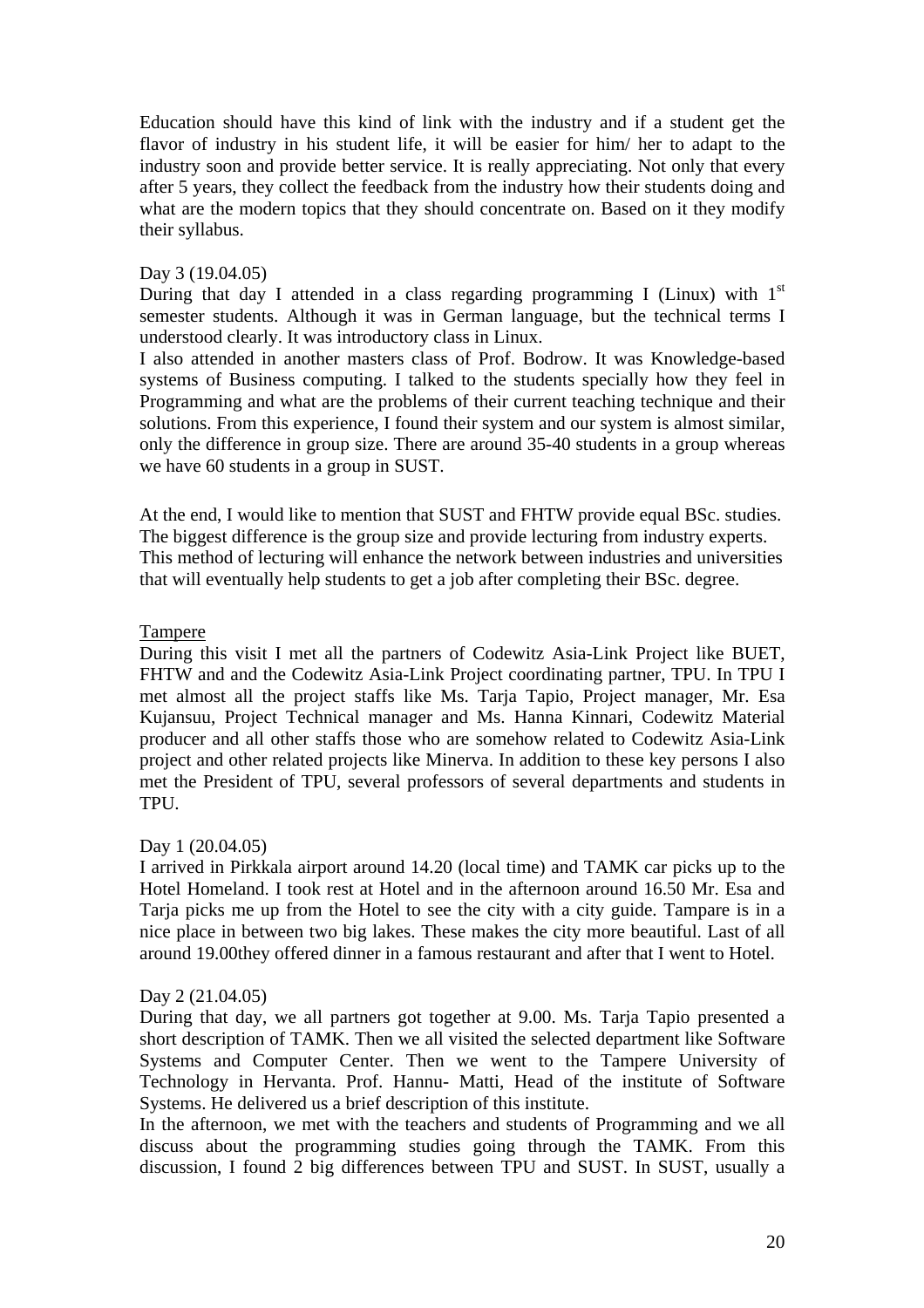report is mandatory even for a small programming assignment and it is kept for future. Whereas in TPU situation is not like this. They don't prepare documentation unless it is a big project. Even writing report is a good practice for professional life. So, from my observation TPU can improve this part. Another difference is the no. of members in a group. In TPU they allow only 2 students in a group for implementing a big project. Whereas in SUST we encourage to work more students in a group say 4 or 5 students. The idea is the world is developing too fast and all the developments are done by a group of scientists and researchers who are working in a team. So teamwork is very important and we in SUST emphasis on teamwork.

We also met the Principal at the dinner party and discussed about the possibility of exchange program between SUST and TPU.

#### Day 3 (22.04.05)

During that day I attended in a class of Data Structures using JBuilder. Although, the medium of instruction was in Finnish, but the technical terms I understood clearly. Students attendance was very low around 6 students. Because it was the last class of that semster. The same thing happened in the next class in Database. I talked with the students and teacher in Database class. There is no significant difference in teaching method. Only the group size is bigger in SUST. We have 60 students in a group, whereas in TPU only 35 students.

We also visited the Environmental Engineering department at TUT.

At the end, I would like to mention that SUST and TPU provide equal BSc. studies. The biggest difference is the group size with the networking facilities. The speed of the internet is very slow. The possibility of e-learning is quite poor at the moment.

### Day 4 (23.04.05)

There is no activities in that day. I left Finalnd at 6.30 from Pirkkala airport and went to Berlin again.

### 3.2.3. Reports on the visits

### Berlin

The differences concerning computer programming studies between University of Applied Sciences Berlin (FHTW) and Shahjalal University of Science and Technology (SUST) are presented. The report is based on the idea experienced in FHTW during the visit 17.04.05 to 19.04.05. This report defines the differences in organizational level and in curriculum and as well as from pedagogical point of view.

### *Organization*

The group size in FHTW is around 35 whereas in SUST it is around 60. This is a remarkable difference. For laboratory classes this group size (60 students) creates a severe problem. Because for 60 students one supporting teacher, 2 students share one computer and no one can practice more. Whereas in FHTW, for lecturing class group size is around 40 and for Lab class the group size is 20 and one supporting teacher. In that case, teacher can support more to all students. So definitely with one supporting teacher in a lab the support time per student is less in SUST than FHTW.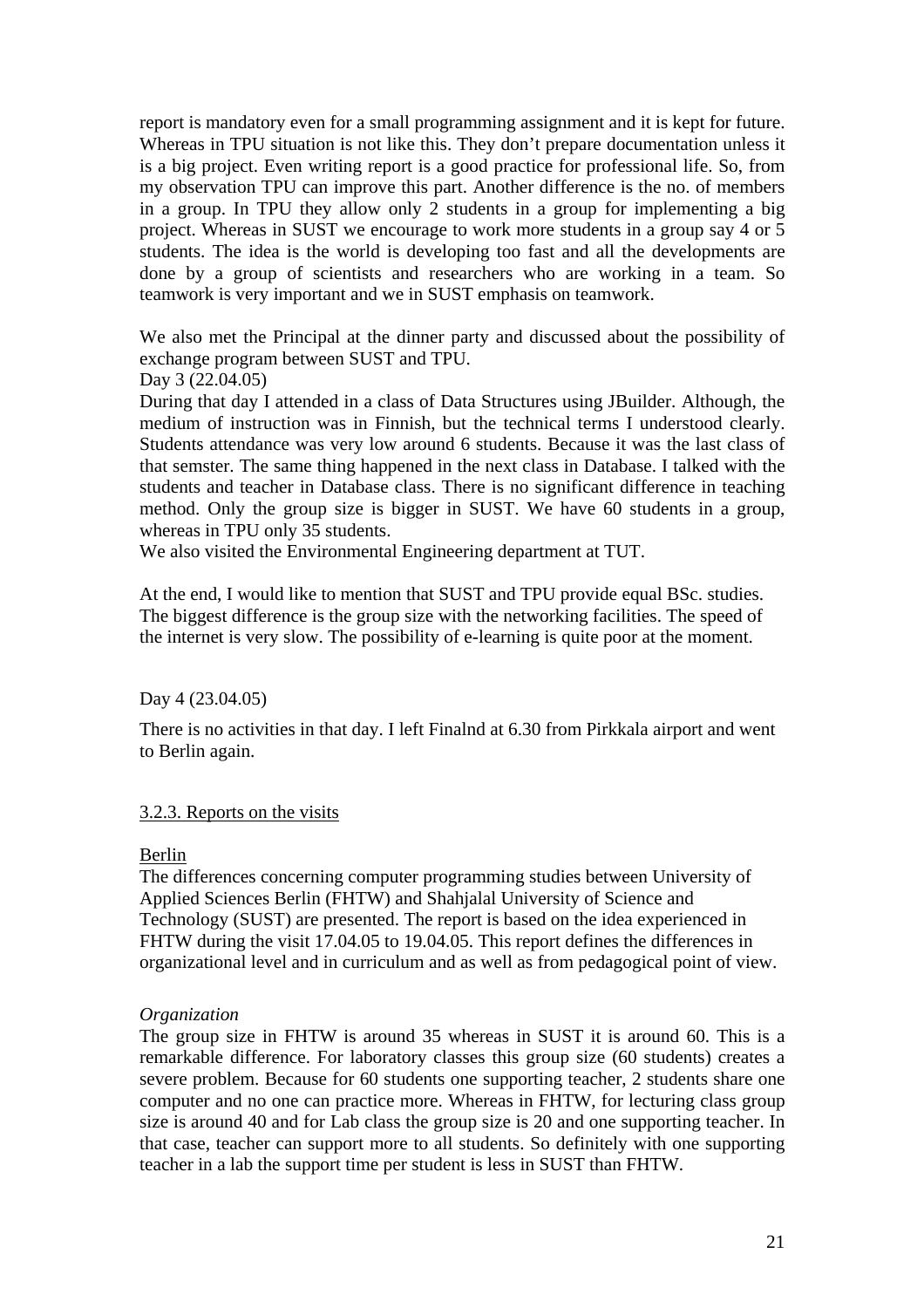Teachers have very similar working circumstances. Including lab and project hours the teachers of FHTW have around 20 hours for lecturing and practicing per week plus the counseling hours to the students. SUST teachers have the average around the same. In addition to the lecturing and practicing hours in SUST, teachers are also responsible for result processing and some other administrative activities.

In FHTW there are some voluntary courses available whereas in SUST not available. Although there are some optional courses, but we can't give them the full opportunity due to lack of teachers. so these are not optional courses, but almost mandatory.

### *Curriculum*

The number and the content of the programming study program is quite similar in SUST and FHTW. Both institution offer 4 years Bachelor degree program.

In FHTW, students are taking Programming I in  $1<sup>st</sup>$  semester which is 4 hours in a week including lecturing and practice. In  $2<sup>nd</sup>$  semester, they learn Programming II (4) hours in a week both lecturing and practice). In  $4<sup>th</sup>$  semester there is one optional course Programming III of 4 hours in a week. After 2 programming courses in semester 1 and semester 2, students are allowed to take software Engineering (4 hours/ week) or Modeling (4 hours/ week) or Enterprise Software systems (4 hours/ week).

In SUST, students have more lessons than the students in FHTW. For examples, in Structured Programming Language- C) there are 2 hours of lecture and 6 hours lab. So I would say SUST students get more teaching and practice hours than they get in FHTW.

The biggest difference I observed that the requirement of practical work placement. FHTW requires 12 credits working experience to an industry before a student can graduate. In SUST there is a requirement of 6 credits for project/thesis. Only few students can go to industry for project. Definitely this is a good idea if a student can experience at least 6 months working in industry before they graduate. It will help a student to get a job and to provide better service.

### *Pedagogic*

Concerning the pedagogy there was no big differences between FHTW and SUST. I attended 2 courses in their lecturing and practice sessions and talked to the students. From my experience the pedagogical methods are basically same as our institution. In SUST we deliver our lectures mostly with using Multimedia projector. A teacher goes through the slides and explain it in details and at the end he may ask questions to the students. This is a complete interactive process. In labs, this is also interactive process. Students follow the instructions delivered by the teacher and practice in parallel. At the end, teacher offers some assignments somehow big, related to the lecture and students do it at lab. class. In FHTW, the teaching method is almost same as SUST.

In FHTW, generally all students have broadband connections available in the institutions as well as home so that they can somehow maintain e-learning mechanism, I mean students can access to the profs. Website and download the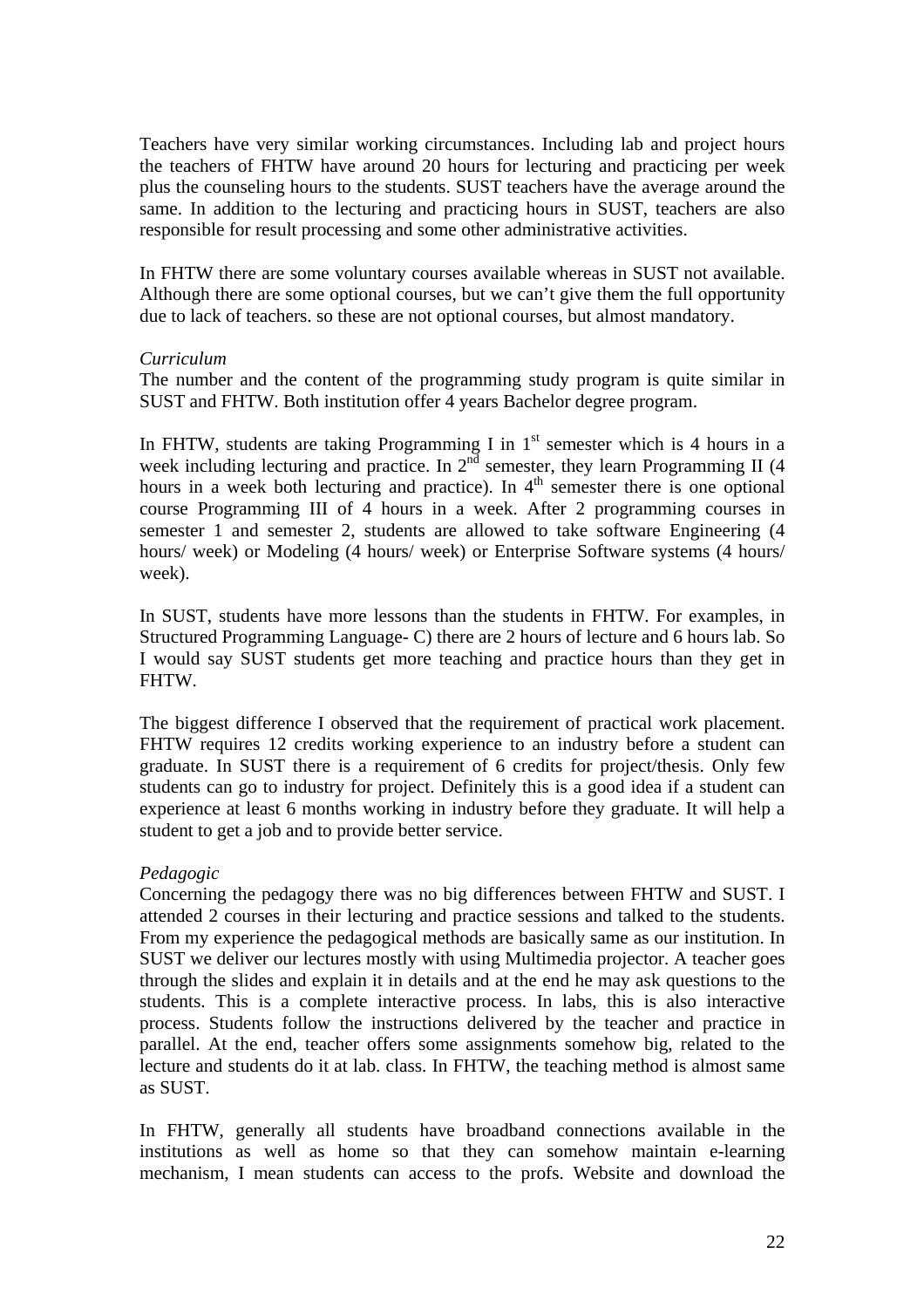lecture slides and can go through the slides if he missed the class. But in SUST this is almost impossible at this moment. We have a 64 kbps leased line for internet which is shared by the 250 teachers and 60 students at a time. So the internet becomes very much slow that makes trouble in learning method.

#### *Summary*

During the visit I found a significant difference in FHTW with respect to SUST. Their system allows to deliver 75% of lectures by their own professors and rest 25% of lectures by the expert from industry. This establishes a network between universities and industries which is very important in this competitive age. In our institution we have to establish this kind of link with the industry. This part should be improved. Since both institutions share very similar curriculums and teaching methods I would say there is no need for big changes in either institution.

#### Tampere

The differences concerning computer programming studies between Tampere Polytechnic (TPU) and Shahjalal University of Science and Technology (SUST) are presented. The report is based on the idea experienced in TPU during the visit 20.04.05 to 23.04.05. This report defines the differences in organizational level and in curriculum and as well as from pedagogical point of view.

### *Organization*

The group size in TPU is around 35 whereas in SUST it is around 60. This is a remarkable difference. For laboratory classes this group size (60 students) creates a severe problem. Because for 60 students one supporting teacher, 2 students share one computer and no one can practice more. Whereas in TPU, for lecturing class group size is around 40 and for Lab class the group size is 20 and one supporting teacher. In that case, teacher can support more to all students. So definitely with one supporting teacher in a lab the support time per student is less in SUST than TPU.

Teachers have very similar working circumstances. Including lab and project hours the teachers of TPU have around 20 hours for lecturing and practicing per week plus the counseling hours to the students. SUST teachers have the average around the same. In addition to the lecturing and practicing hours in SUST, teachers are also responsible for result processing and some other administrative activities.

In TPU there are some voluntary courses available whereas in SUST not available. Although there are some optional courses, but we can't give them the full opportunity due to lack of teachers. So these are not optional courses, but almost mandatory.

### *Curriculum*

The number and the content of the programming study program is quite similar in SUST and TPU. Both institution offer 4 years Bachelor degree program.

In SUST, students have more lessons than the students in TPU. For examples, in Structured Programming Language- C) there are 2 hours of lecture and 6 hours lab. So I would say SUST students get more teaching and practice hours than they get in TPU.